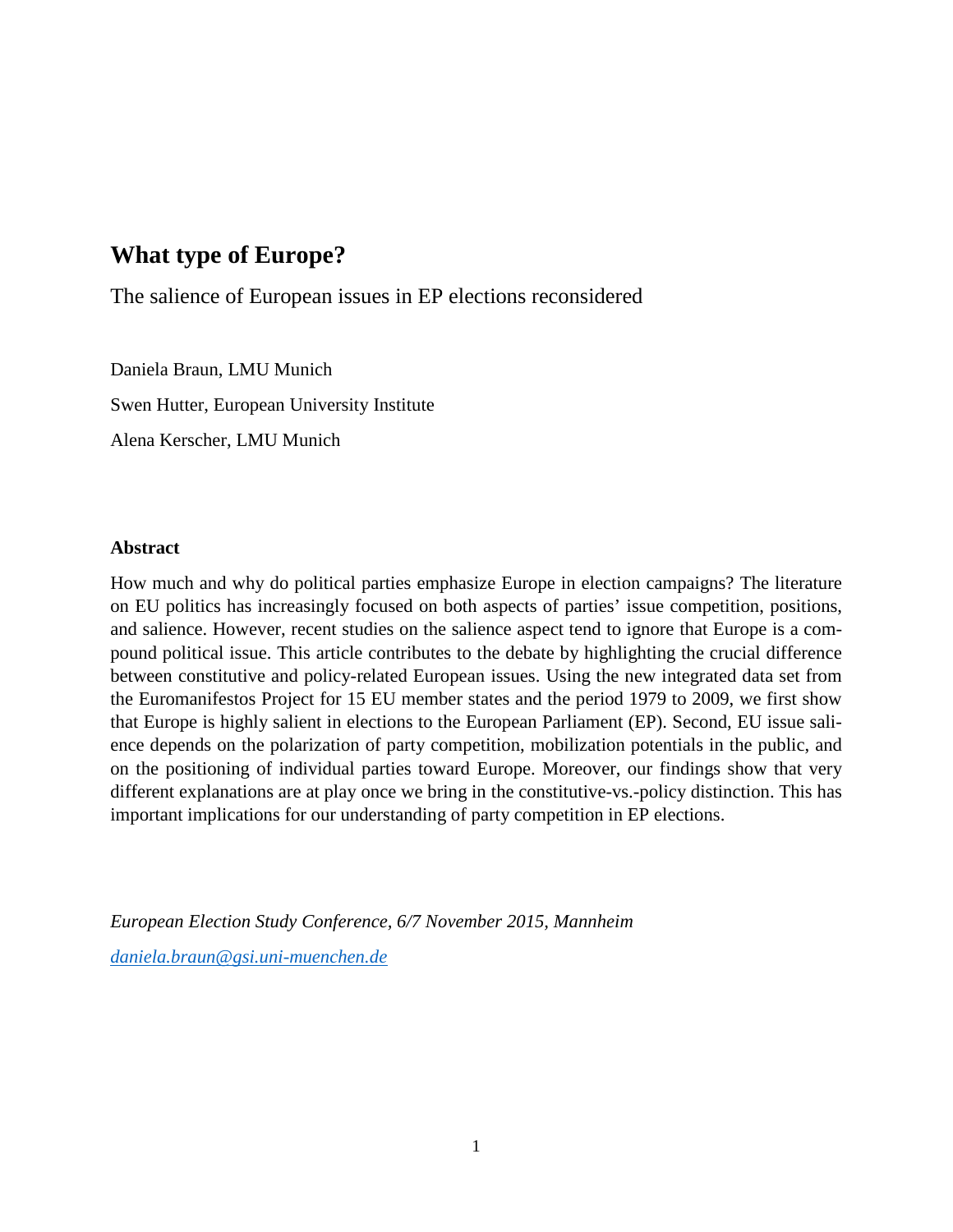#### **Introduction: Disentangling European integration**

This paper contributes to recent studies on the salience of European integration to party competition (e.g., Adam and Maier, 2011; de Vries and Wardt, 2011; Guinaudeau and Persico, 2013; Netjes and Binnema, 2007; Pennings, 2006; Spoon, 2012; Kriesi, 2007; Steenbergen and Scott, 2004; Whitefield and Rohrschneider, 2015; Hoeglinger, forthcoming). The salience that parties attribute to a given issue is a crucial aspect of their strategic behavior. However, parties' positions on European integration attract far more attention in the scholarly literature (Williams and Spoon, 2015; e.g., Bakker et al., 2015). Although the number of studies' addressing the salience aspect has increased, it is still limited, especially in the context of elections to the European Parliament (EP). An exception to this is a recent article by Spoon (2012), which looks at the relative attention that national parties attribute to European integration in their manifestos for EP elections. Spoon's findings indicate that the salience of European issues has changed little over time. Moreover, she identifies crucial factors to explain differences in the salience of European integration in parties' Euromanifestos, such as party system polarization, intra-party dissent, and voter ambivalence related to integration.

Although Spoon's (2012) systematic study is a big step forward in understanding how much and why political parties emphasize Europe in the run-up to EP elections, her work shares a crucial shortcoming with other studies in the field. That is, these studies do not consider the compound or multifaceted nature of European integration as a political issue. As Marks (2004: 241) aptly put it, "European integration is diverse […]. It depends on what issue one is talking about." Thus, it is not only important to investigate whether Europe, in general, has become more salient and which parties tend to emphasize it but also which types of European issues are addressed. Our study thus adds to the literature, as we do not treat Europe like a simple and one-dimensional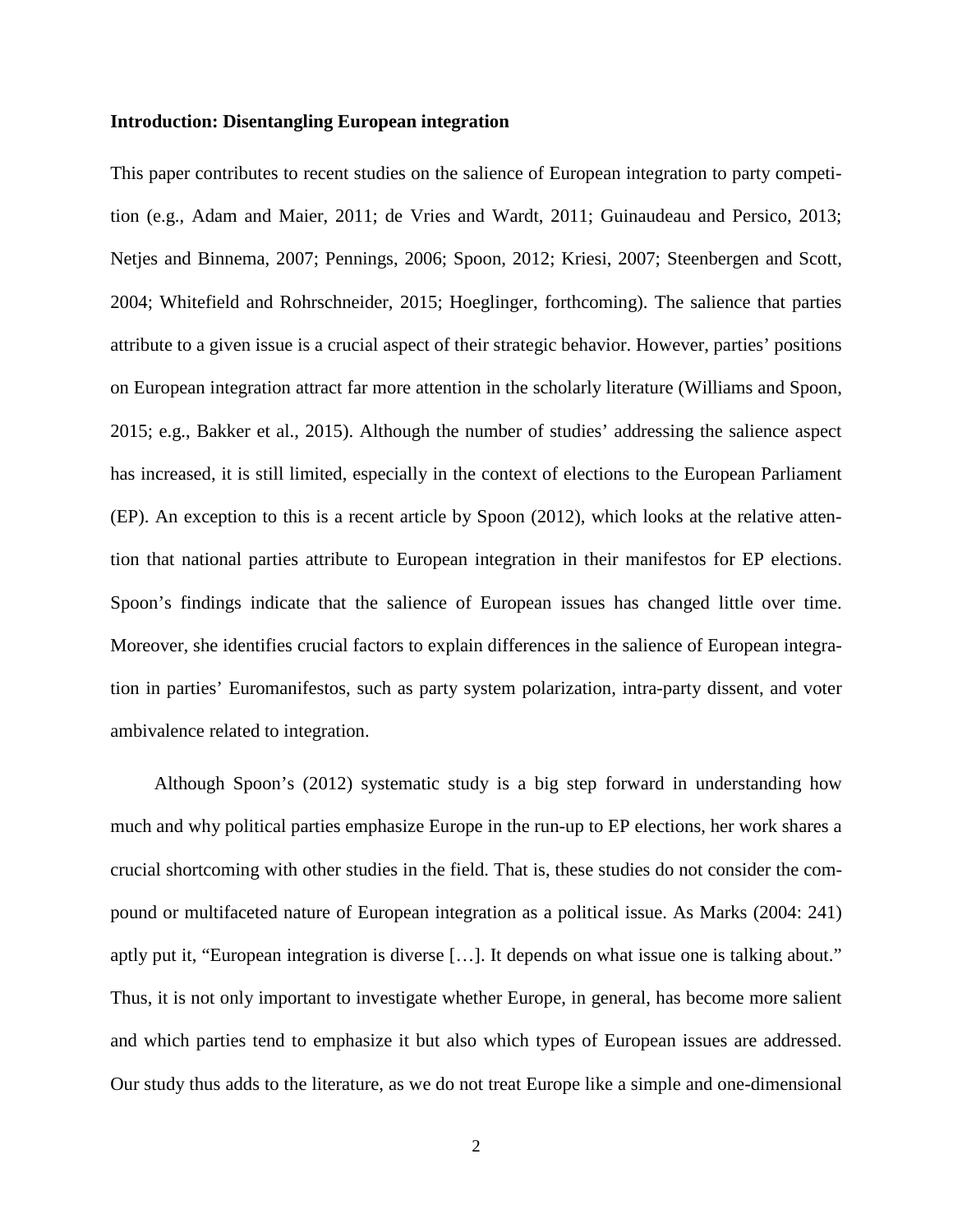issue. Instead, we disentangle European issues by referring to the conceptual distinction of constitutive and policy-related European issues (Bartolini, 2005: 310; see also Schmitt, 2007). Constitutive issues refer to the fundamental features of the EU polity (i.e., to questions of membership, competencies, and decision-making rules). Policy-related issues, by contrast, cover all sorts of questions in policy fields where European institutions are involved in policy making. This conceptualization takes into account the complexity of European issues, as it includes not only the mere institutional aspects, which played an important role in the earlier periods of European integration, but also policy issues that are expected to have become more significant in later periods (see also Guinaudeau and Persico, 2013; Pennings, 2006; Hutter et al., forthcoming; Hoeglinger, 2015).

This is relevant insofar as the EP has become the more and more co-responsible for policy decisions in the latest stages of EU integration, while it plays a far less decisive role when it comes to changing institutional features of the EU by means of treaty reforms or the accession of new member states. According to Mair (2000; 2013), this should make EP elections the main arena for contesting policy issues. As Mair (2000: 46) stated in his influential article on European integration and its impact on national party systems, "We might then reasonably anticipate that national elections should be more and more 'about' Europe, whereas European elections should be more and more about questions of day-to-day policy-making. To divide the responsibilities otherwise would be to risk having more and more meaningless contests in each of the arenas."

Note that taking into account the constitutive-vs.-policy distinction might affect our results on both how salient Europe is to party competition and why certain parties are more likely than others to emphasize it in their mobilization attempts. So far, theoretical arguments (and empirical findings) tend to be very much influenced by a focus on constitutive aspects of integration in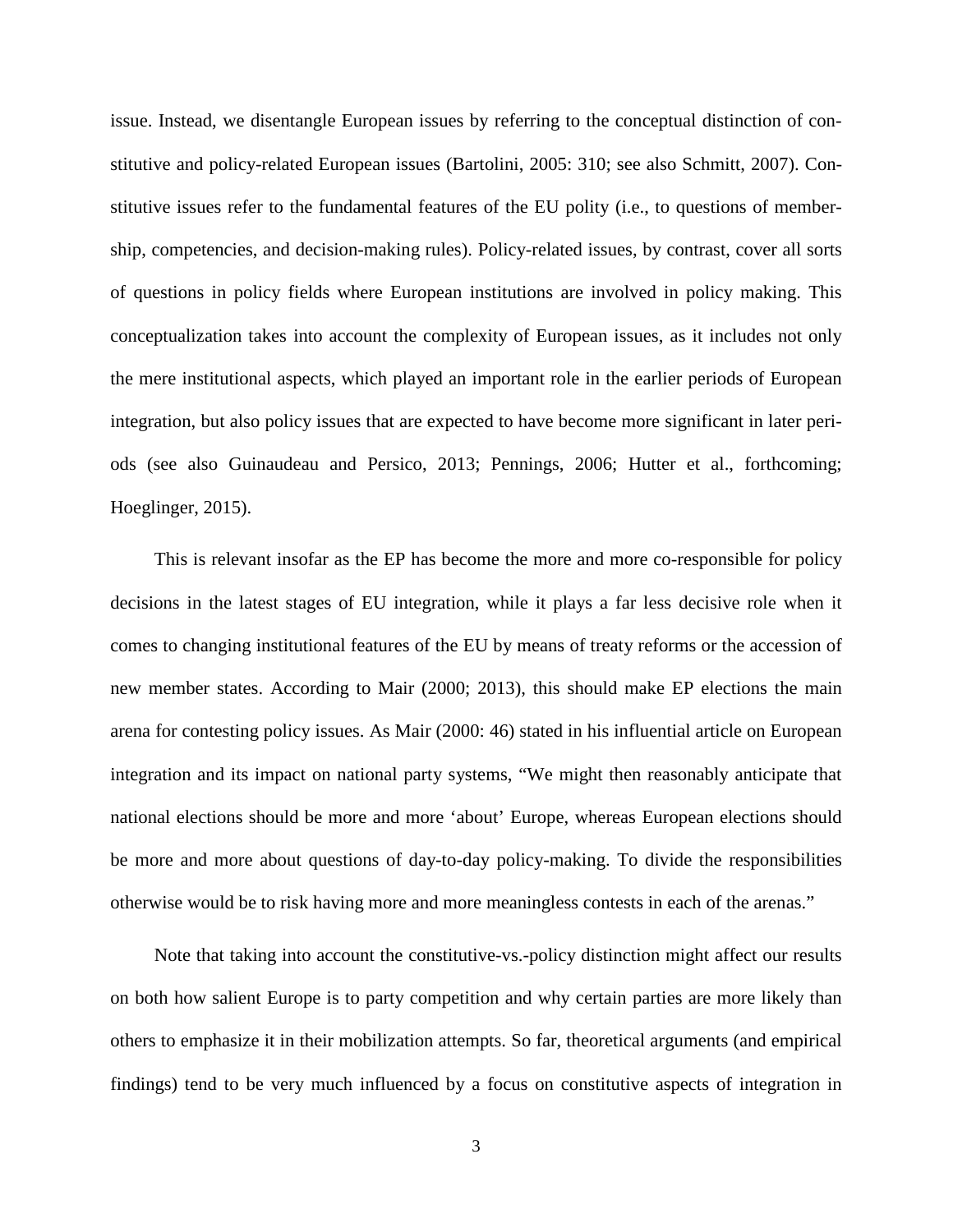general and the challenge that Euroskeptic parties pose to more Europhile—but internally split mainstream parties more specifically. Therefore, the key questions of this paper are *whether and how previous conclusions on the salience of Europe to party competition and its driving forces might change once we take the distinction between constitutive and policy-related issues into consideration*.

Empirically, we use the new integrated data set from the Euromanifestos Project for 15 EU member states, covering the period from 1979 to 2009 (see Braun et al., 2015). As the coding scheme of this project has been adapted to elections to the EP, this data source offers an ample basis for studying the compound nature of European issues. It provides information on both the share of constitutive and policy issues within a party's Euromanifesto. Altogether, we study 528 European party manifestos and explore the determinants of the salience of the two types of European issues separately and in combination, drawing on an OLS regression analysis with a Prais-Winsten transformation technique.

In the following section, we summarize how previous studies conceptualized and measured the salience of European integration, as well as what kind of factors they identified to explain parties' different EU issue emphases. Based on this, we formulate our hypotheses. We focus on the effects of polarization and individual parties' positions toward Europe (i.e., how extreme, critical, and/or internally contested is the position?). By doing so, we also contribute to the literature on the politicization of Europe, which considers polarization and salience as crucial components of politicization (de Wilde, 2011; Hutter and Grande, 2014; Hooghe and Marks, 2009; de Wilde et al., forthcoming; Hutter et al., forthcoming ; Rauh, 2015). After that, we introduce our data and methods before we present the empirical results. Overall, our findings show that a differentiated conceptualization of European issues has important implications for the understanding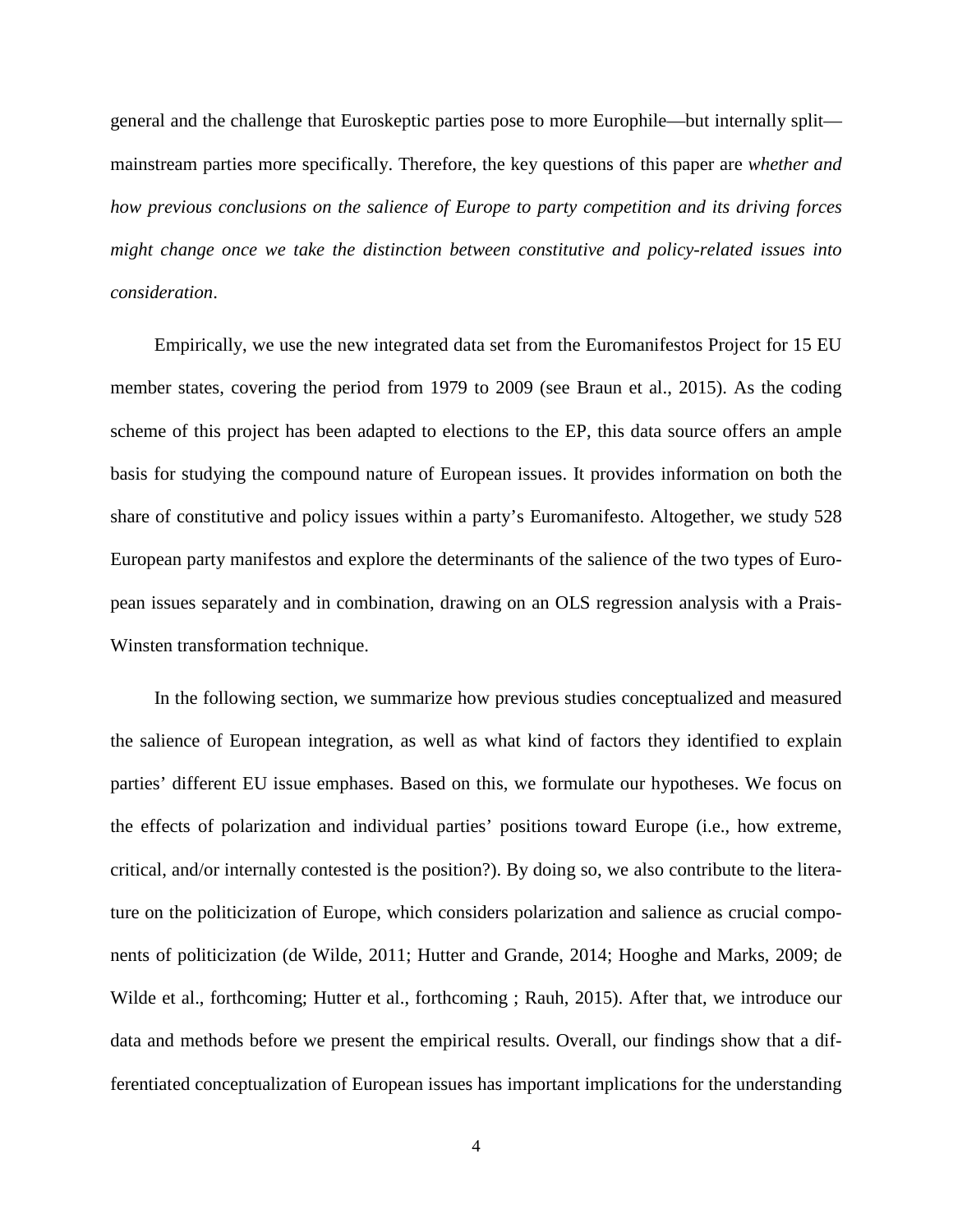of party competition in EP elections. Europe is more salient and different explanatory factors are at play once we bring in the constitutive-vs.-policy distinction. Most importantly, constitutive issues are more salient in polarized contexts, whereas policy issues are more emphasized in less polarized contexts.

#### **The salience of Europe: emphasizing what and why?**

Scholars of EU politics increasingly put the spotlight on the salience of Europe to party competition (e.g., Adam and Maier, 2011; Guinaudeau and Persico, 2013; de Vries and Wardt, 2011; Netjes and Binnema, 2007; Pennings, 2006; Spoon, 2012; Steenbergen and Scott, 2004; Whitefield and Rohrschneider, 2015; Kriesi, 2007; Hoeglinger, forthcoming). While existing studies rely on various data sources (mainly expert surveys, party manifestos, or media content), they share a tendency to treat European integration as a single political issue. That is, they do not differentiate between particular aspects or types of European issues. In the first systematic attempt to address the topic, Steenbergen and Scott (2004) rely on expert ratings of the "relative importance of European integration in the party's public stance" at four time points from 1984 to 1996. The salience is assessed by the experts on a five-point scale, ranging from "no importance, never mentioned" to "most important issue for the party." Other studies followed their example by updating the research (de Vries and Wardt, 2011), extending it to Eastern Europe (Whitefield and Rohrschneider, 2015), comparing expert surveys to other data sources (Netjes and Binnema, 2007; Helbling and Tresch, 2011), or integrating the salience measure into a measure of "issue entrepreneurship" (Hobolt and de Vries, 2015; de Vries and Hobolt, 2012). What stays the same is the focus on the general dependent variable of EU issue salience. Based on another kind of data, the coding of newspaper articles, Kriesi (2007) also discusses the salience of European inte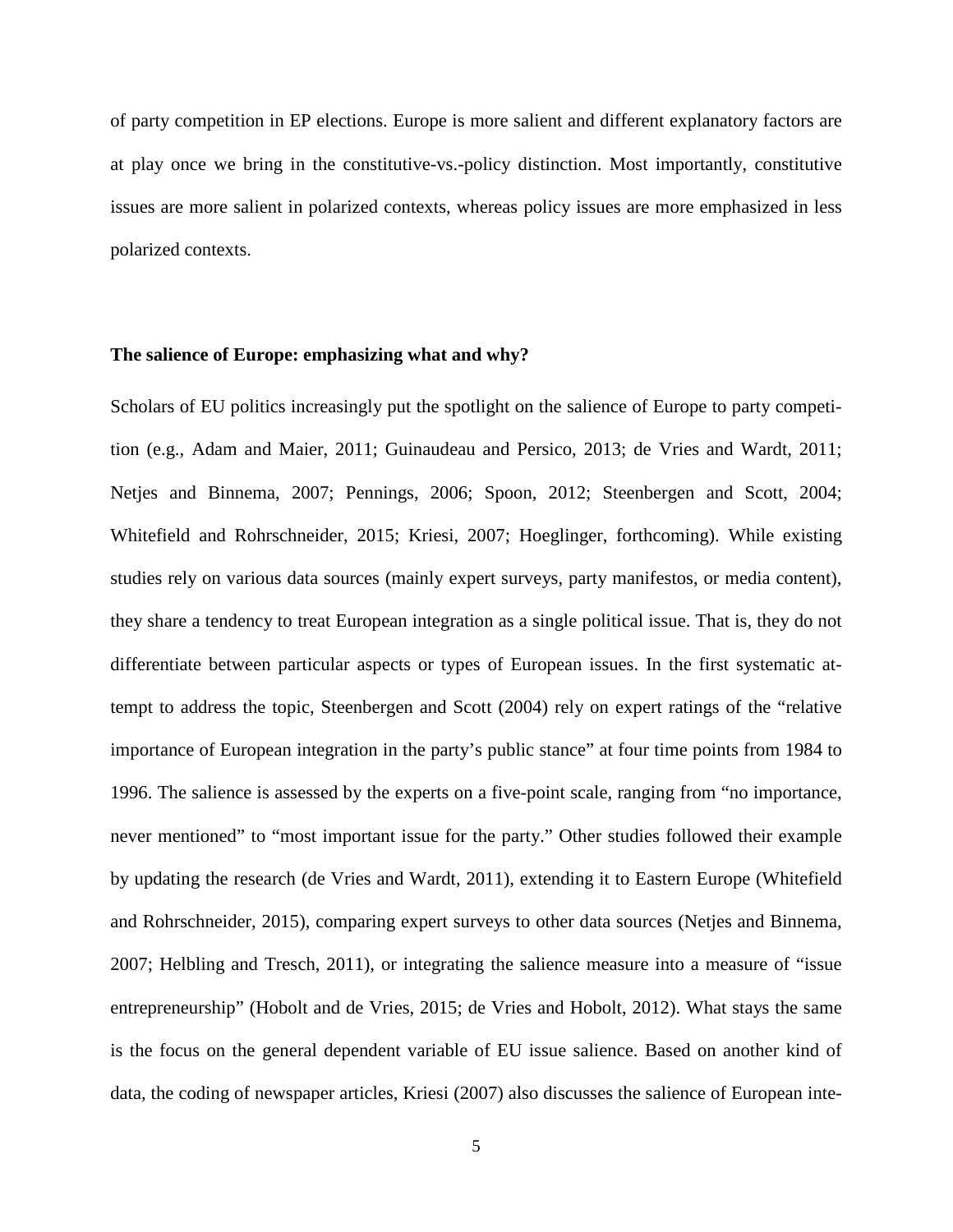gration as a percentage of all issue-related party statements. Again, all issues related to European integration are aggregated into a single category (see also Hutter and Grande, 2014; Kriesi et al., 2008). Likewise, Spoon's (2012) study – which comes closest to the study we present here – looks at the percentage of a political party's Euromanifesto devoted to EU issues. More precisely, she relies on a variable called EUSUM in the Euromanifestos data. The variable includes "items such as favorable mentions of the EC/EU, competencies of various European institutions, and mentions of a European way of life" (Spoon, 2012: 565).

Focusing on general salience measures is important. However, it is not clear what kind of specific European issues experts had in mind, or which were covered by the press or party manifestos. For example, analyzing "co-mentions" of European integration and twenty policy areas in party manifestos, Pennings (2006) shows that there are pronounced party differences and shifts over time in the types of areas associated with European integration. As Pennings (2006: 268) concludes, "Parties are selective in how they co-mention Europe and policy domains, which indicates that the regulatory impact of Europe is not equally welcomed or recognized in all policy areas." Similarly, in an exploratory study of British, German, and French party manifestos, Guinaudeau and Persico (2013) highlight that the specific European issues addressed systematically vary across countries, across parties, and over time. Based on a qualitative reading of the texts, they identify sixty-nine issue categories (ranging from very specific policy proposals to general integration-related statements). Most importantly, Guinaudeau and Persico (2013: 262f.) emphasize cross-national differences in the specific types of European issues addressed by parties. For example, compared to British and German parties, French parties paid more attention to the adequacy of new authority transfers, the impact of liberalization on the national public sector, and general statements related to European integration.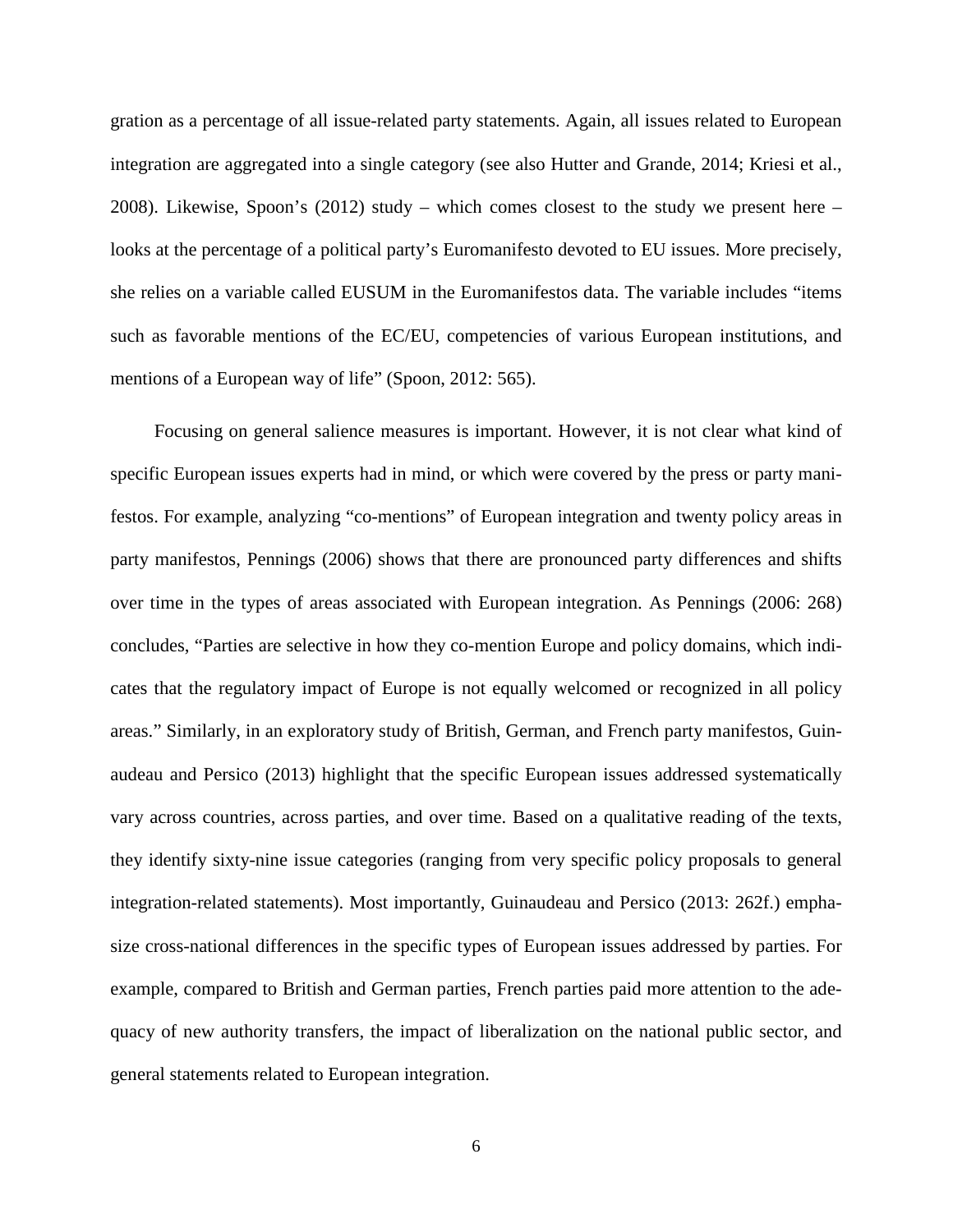Pennings (2006), as well as Guinaudeau and Persico (2013), offer interesting insights and underline the need to split the compound issue of European integration into its components. As Guinaudeau and Persico (2013: 163) nicely put it, "The EU does not enter domestic agendas in the same form everywhere." However, we argue that both issue classifications are too inductive and cover too many categories if one wants to systematically study variations across contexts and political parties in a larger setting. Therefore, we suggest supplementing this research with a more conceptually inspired distinction of European issues. As stated in the introduction, we propose to distinguish *constitutive* and *policy-related issues*. This follows Bartolini's (2005: 310) approach in his discussion of mass politics in the EU (for a related typology, see also Schmitt, 2007). Constitutive issues relate to the very nature of the EU polity (i.e., competencies, membership, and decision-making rules). In contrast to consolidated national political systems, the EU polity is still in the making, and this continually raises questions about its functional and territorial boundaries. When political actors fight over such constitutive issues – be it over competencies ("'deepening"') or membership ("'widening"') – they thus touch upon the crucial elements of the European political system. Policy issues, by contrast, relate to questions about whether and how the EU should make use of its competencies in daily policy making. Since these issues correspond to similarly structured national issues, such as economic, social, and environmental policies, Bartolini (2005: 310) labels them as "isomorphic issues."

While it is not always explicitly stated in the research cited above, the scholarly literature on the salience of Europe tends to focus on the "constitutive" side of integration. This is most obvious in Spoon's (2012) analysis of Euromanifestos, but it also appears in Kriesi's (2007: 9) description of the issue category ("support for European integration (including enlargement) or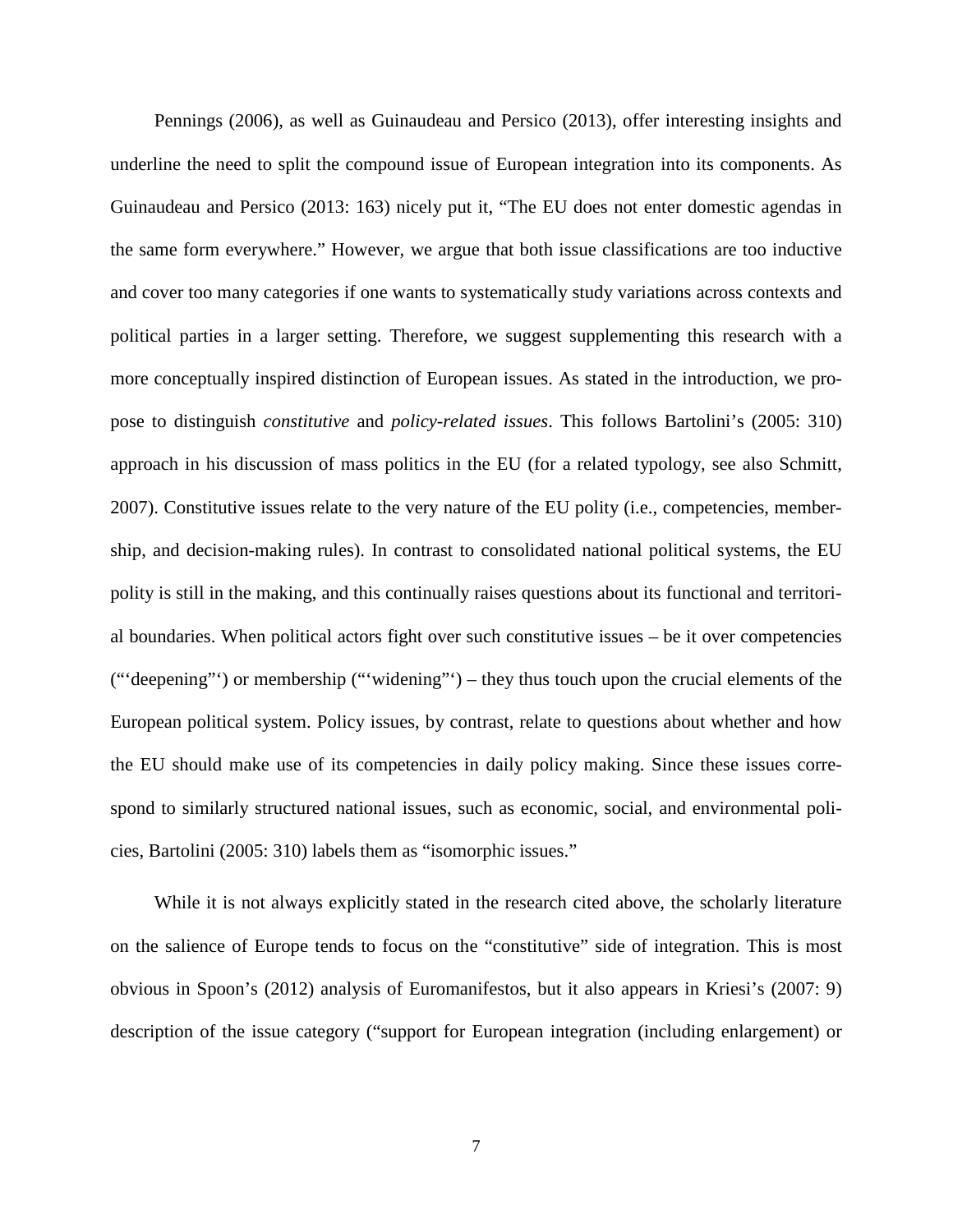for European membership in the case of Switzerland and Austria").<sup>[1](#page-7-0)</sup> In the case of the expert surveys, it is not easy to tell, but the phrasing most likely evokes judging the salience of Europe in terms of its constitutive elements or very general statements related to integration rather than in terms of daily policy making. This is important because disentangling what is emphasized when political parties address European integration might affect the conclusions drawn about the salience of European integration to party competition.

The question of what European issues parties address might also have consequences for the findings on *why* particular political parties might be more or less likely to emphasize Europe in their public appeals. As answers to this question, the literature brings in explanatory factors at both the systemic and the party level. The factors on the systemic level mainly emphasize the interaction of the different parties in the party system and the mobilization potentials in the wider public. Party-level factors, by contrast, are more closely related to the literature on issue entrepreneurs (Hobolt and de Vries, 2015; de Vries and Hobolt, 2012) and focus on the strategic incentives faced by certain parties to (de-)emphasize Europe.

As Spoon (2012) argues, the level of polarization on the elite level is a key explanatory factor for why parties are more likely to address the topic of EU integration. This closely relates to the literature on the politicization of Europe, which considers both salience and increasingly polarized positions toward Europe as crucial components of politicization. More precisely, Spoon emphasizes the polarization in the party system regarding European integration. The argument is that the more parties differ in terms of their EU positions, the more likely it is that voters will vote on the basis of these positions in elections (e.g., de Vries, 2007). This offers strategic incentives for parties to publicly emphasize these differences. At the same time, the literature on elite-

<span id="page-7-0"></span><sup>&</sup>lt;sup>1</sup> This is also what reproducing the Kriesi data based on a broader definition of "Europe" shows (see Hutter et al. 2016a).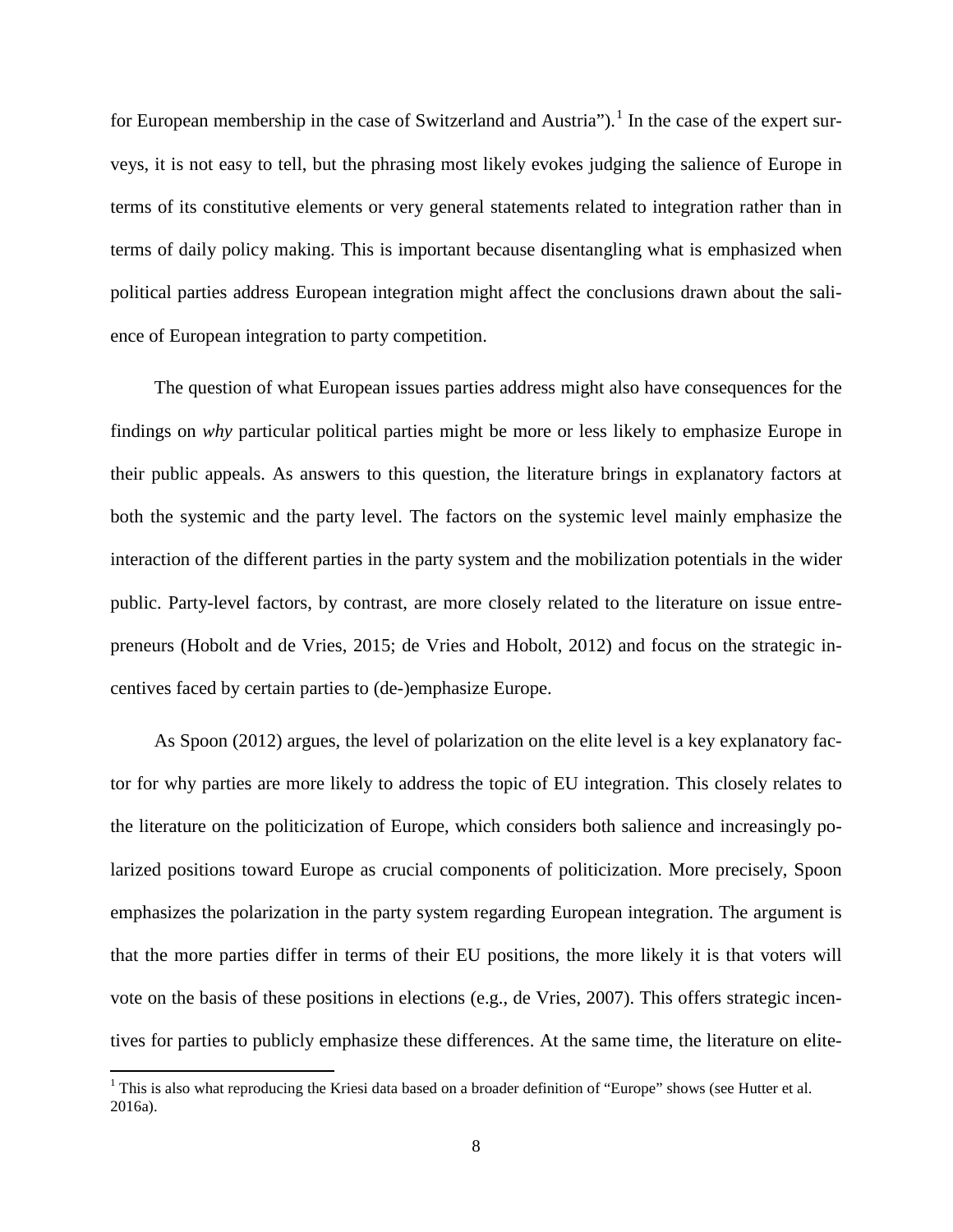mass linkages (e.g., de Vries and Edwards, 2009; Steenbergen et al., 2007a) indicates that parties also react to changing public opinion: the more citizens are aware of a given issue and hold clearcut views, the more likely it is that parties will emphasize that issue. In this context, Spoon (2012) introduces ambivalence as an indicator for the mobilization potential in a given society(see also de Wilde and Zürn, 2012). Since support for EU integration has declined in the post-Maastricht period (Eichenberg and Dalton, 2007), we could furthermore expect that both decreasing ambivalence and increasing opposition on the side of citizens are associated with an increasing salience of Europe. Thus, increasing potentials for mobilization might also relate to the assumption that the more Euroskeptical the public gets, the more incentives political parties have to take advantage of the vanishing "permissive consensus." To sum up, we formulate the following two hypotheses on the systemic level:

*(H1) The more polarized the party system is on European integration, the more parties will emphasize European integration in their EP election manifestos.*

*(H2) The stronger the mobilization potential related to European integration is, the more parties will emphasize European integration in their EP election manifestos.*

Although polarization in the party system and stronger mobilization potentials in the public might increase the overall salience in the system, not all political parties have the same strategic incentives to emphasize Europe. Simplified somewhat, political parties that may profit more in electoral terms if Europe is salient are expected to be more likely to put the issue at the top of their agendas. Most contributions to the debate agree that profiting from emphasizing European integration is linked to the parties' positions on the issue, i.e., how extreme, critical, and/or internally accepted the party's position toward Europe is (de Vries and Wardt, 2011; Steenbergen and Scott, 2004; Kriesi, 2007; Whitefield and Rohrschneider, 2015). More precisely, the main suspects for emphasizing Europe are political parties with a clear stance on European integration in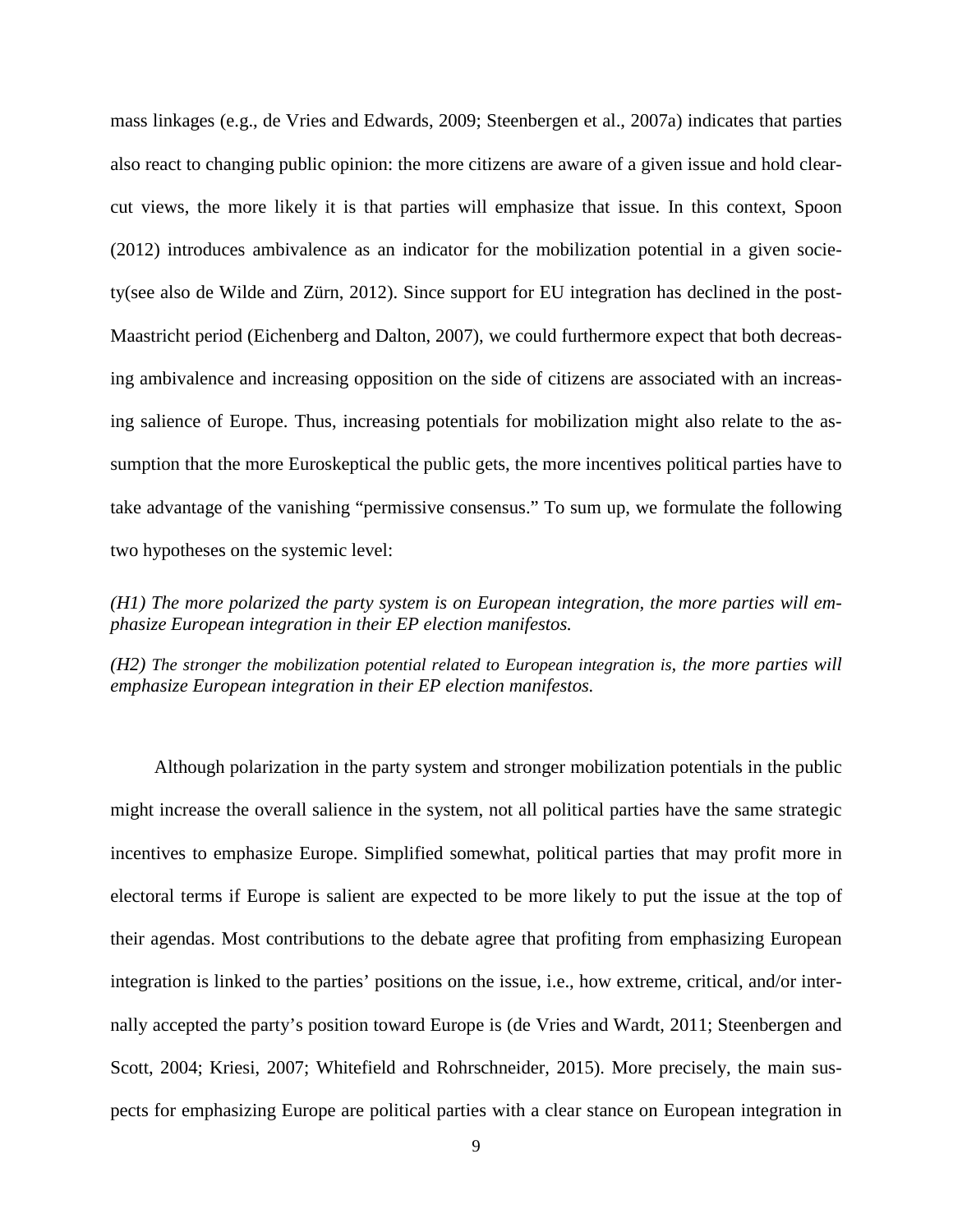general, those with a more Euroskeptical position in particular, and those without substantial intra-party conflict. Turning the question upside-down, the scholarly literature highlights why most mainstream parties do not have strong incentives to attribute a lot of importance to Europe in their public appeals. The dominant role of Euroskeptic parties in controversies over European integration is explained not least by the fact that European issues cut across existing political divides, thus producing severe intra-party dissent within mainstream parties (Franklin et al., 1996). For this reason, mainstream parties tend to dismiss the issue of European integration with the aim of neutralizing internal conflicts. With respect to the party level, therefore, we formulate the following three hypotheses:

*(H3) The more Euro-critical parties are, the more they will emphasize European integration in their EP election manifestos.*

*(H4) The more extreme parties' positions toward Europe (pro or anti) are, the more they will emphasize European integration in their EP election manifestos.*

*(H5) The less parties are internally divided on EU issues, the more they will emphasize European integration in their EP election manifestos.*

These five specific hypotheses reflect the state of the art in the literature, but, as mentioned previously, they were mainly developed and tested in view of struggles over Europe in general and over its more constitutive aspects in particular. For our research, it seems most important that they focus on the effects of polarization, mobilization potentials, and positions related to a general pro- and anti-Europe dimension. As highlighted above, a lot of research emphasizes that this dimension cuts across the traditional left–right dimension (e.g., de Vries and Marks, 2012; Hooghe et al., 2002; Kriesi et al., 2006; Kriesi et al., 2008). This argument is used to highlight the potential risks and gains for parties to bring in Europe into party competition (see also the more general framework of issue entrepreneurs developed by Hobolt and de Vries, 2015). Unlike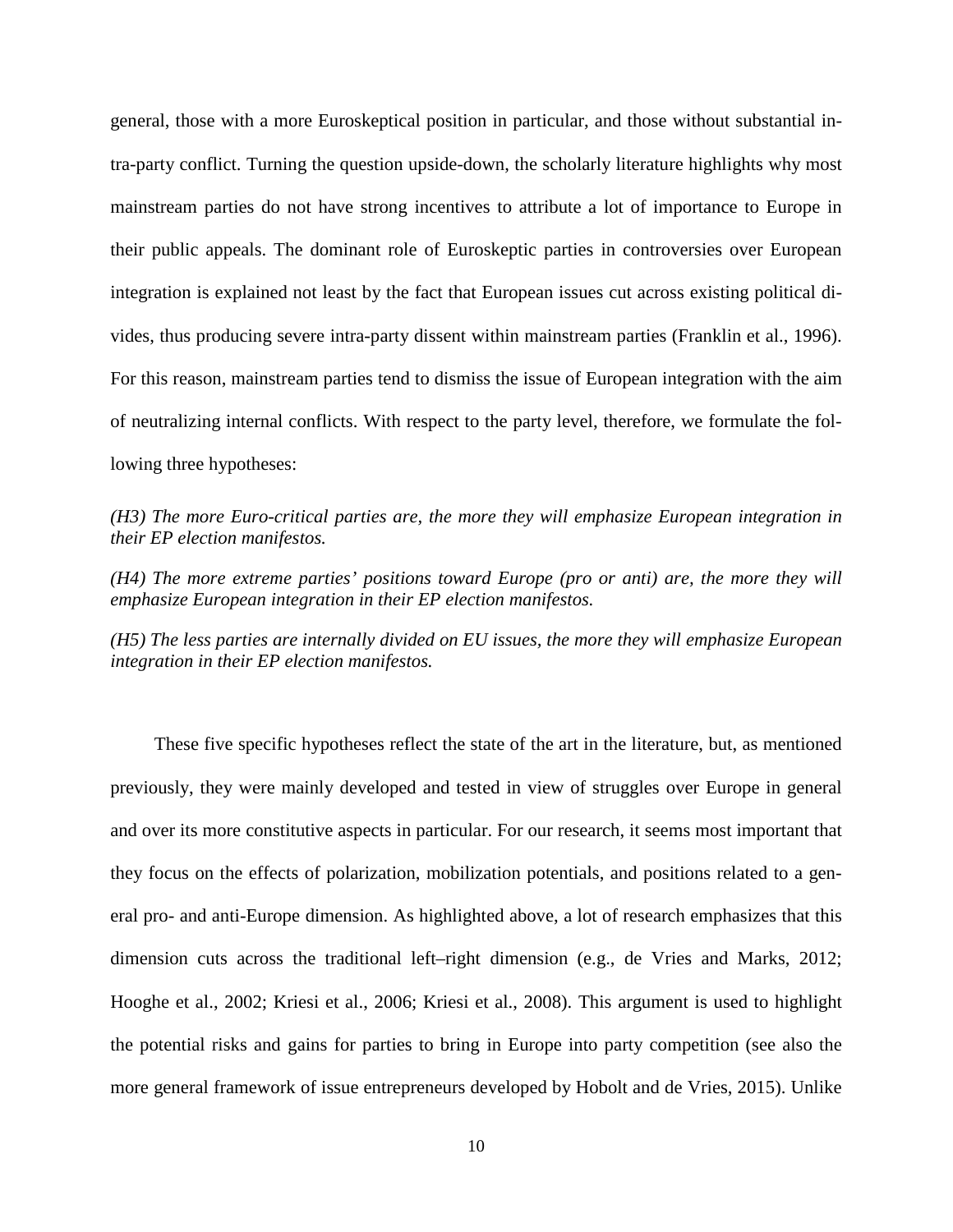constitutive issues, policy-related issues can be assumed to be predominantly integrated into the socioeconomic left–right dimension of political conflict (Hix et al., 2007). Such conflicts tend not to pose the same threat to the internal cohesion of mainstream parties and can more easily be accommodated by them. For this reason, Börzel and Risse (2009: 219) argue that "European mass integration parties of the center-left and center-right could actually profit from politicization, the more Europeans stop fighting over the European *finalité politique* and start debating what kind of European policies they would prefer" (see also Risse, 2010: 249-252). This reasoning would imply that the so-called European mass integration parties should stress policy issues in their EP party manifestos. Illustrated by these examples, we guess that our hypotheses might only hold in case of constitutive European issues, if at all. By contrast, we should generally find much weaker or even reversed effects when studying under what conditions parties are more likely to emphasize European policy issues. Therefore, we formulate the following general hypothesis:

*(H6) H1 to H5 explain why parties emphasize constitutive issues in their EP election manifestos, but not why they emphasize policy-related issues.*

#### **Data and methods**

We use information from the Euromanifestos Project (EM) to measure our dependent variable and most of our independent variables.<sup>[2](#page-10-0)</sup> The EM data covers party manifestos of all relevant parties issued ahead of EP elections. As the EM project coded manifestos for EP elections and not for national elections, the original coding scheme of the Comparative Manifesto Project (CMP) has been adapted accordingly (Wüst and Volkens, 2003). Therefore, the EM data source is unique and highly appropriate for our undertaking. Most importantly for our purpose, the data cover many issue categories related to the political system of the EU and a variable called "governmen-

<span id="page-10-0"></span> $2$  Unfortunately, data for the EP election 2014 is not available so far.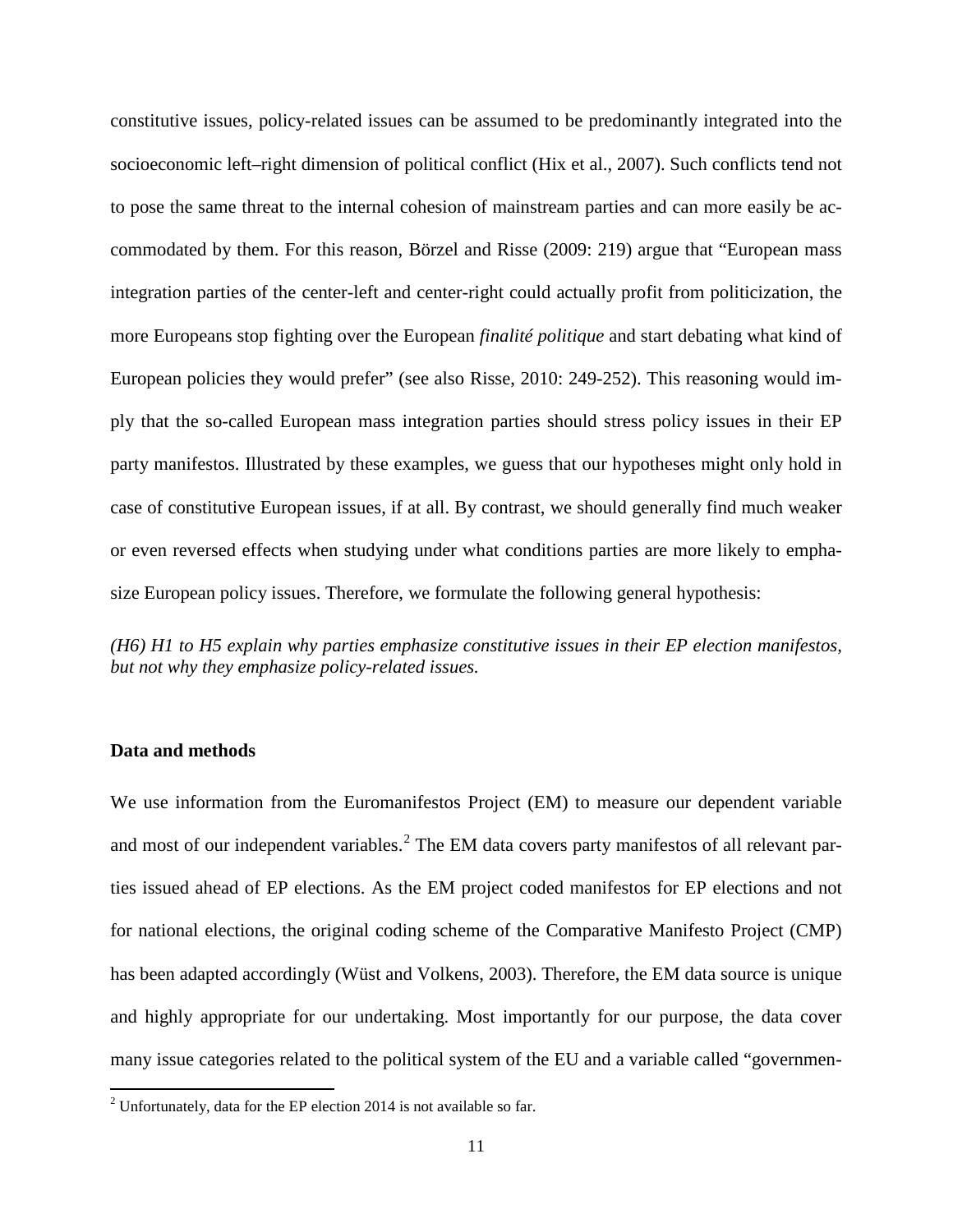tal frame." This frame variable lists the policy level to which an argument in a sentence refers. The variable has four categories: national, European, global, or unspecified. The European political level is used by the coders when the governmental frame of the content *explicity* refers to the European level. These two innovations allow us to distinguish constitutive and policy-related European issues in a Euromanifesto. Constitutive issues cover all categories related to the fundamental features of the EU's political system, such as the competencies of different European institutions, membership issues, or questions related to the legitimacy or complexity of the EU (Table A1 in the Appendix provides detailed information on the assignment of the various coding categories). Policy-related issues, by contrast, refer to questions about how European institutions should use their competencies in policy making. Typical examples in this regard are categories related to economic policies, foreign special relationships, environmental protection, or immigration. For these categories, our categorization effort benefited from the inclusion of the governmental frame variable. In other words, we only coded statements as policy-related *European* issues when coders assigned the European political level as governmental frame. Due to the expanding competencies of the EC/EU over time, the assignment of some issue categories depends on the year in which they were raised. To illustrate, we treat support or opposition toward the European Single Market as a constitutive issue until the implementation of the Single European Act in 1987. Thereafter, such statements are classified as policy related (see Table A.1). In the end, our dependent variable is the share of quasi sentences on either constitutive or policy-related European issues in percent of all coded quasi-sentences in a manifesto.

To operationalize our independent variables, we draw on the Euromanifesto data, public opinion surveys, and the Chapel Hill expert survey. Detailed descriptions of the operationalization, data sources, and descriptive values are shown in Table 1. For the indicators of party system polarization and the positioning of a party toward Europe (H1, H3, and H4), we use the Pro-Anti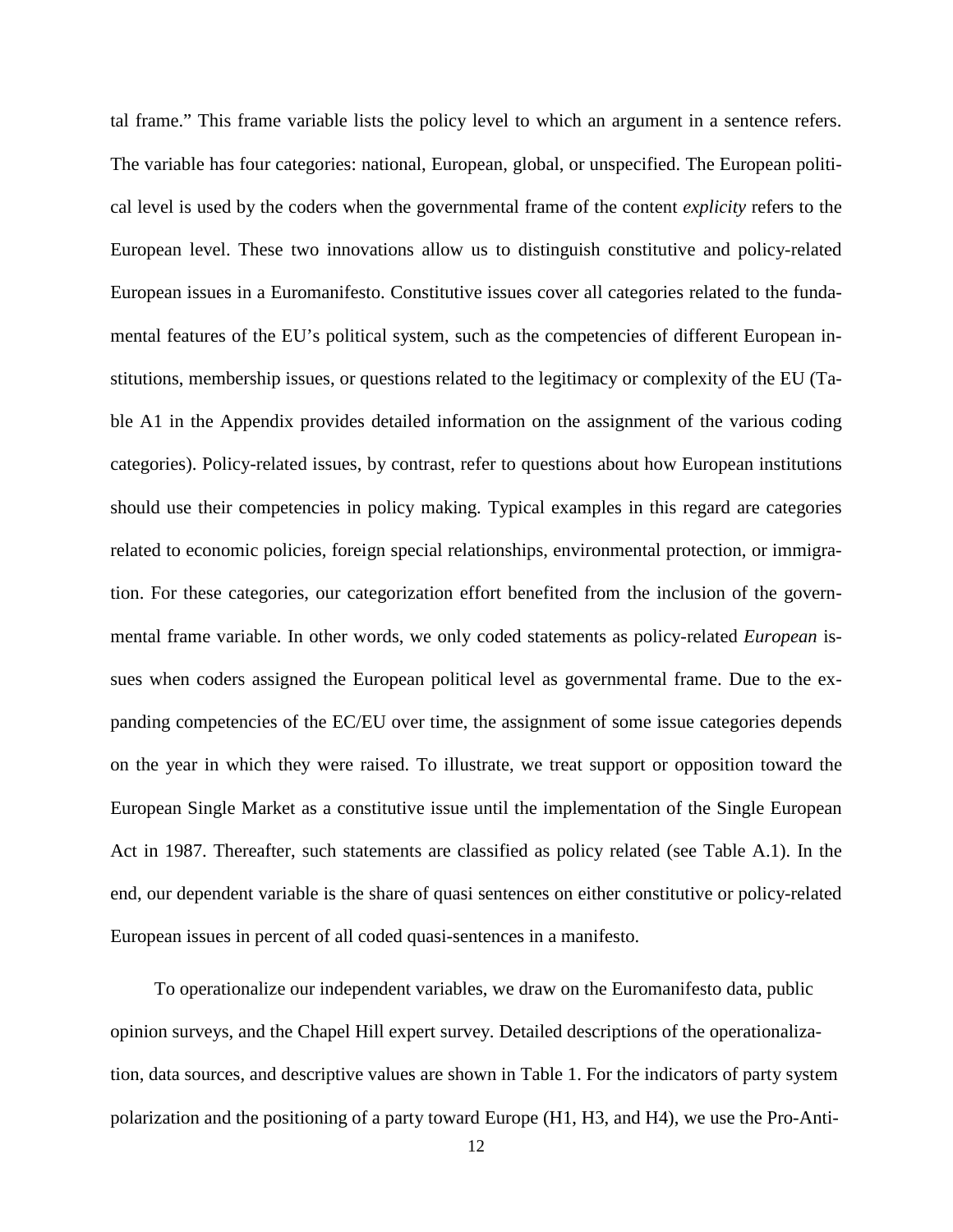EU-dimensional scale from the EM data set (which covers all constitutive European quasisentences mentioned in the EM). To calculate party positions, we subtracted the number of negative sentences from the number of positive sentences. To account for the different numbers of sentences by party, we divided this figure by the overall number of both positive and negative statements. In the end, the position measure ranges from -1 to 1, -1 indicating opposition to and  $+1$  support for the constitutive deepening and widening of Europe.<sup>[3](#page-12-0)</sup> For the analysis, we recoded the variable to indicate whether a party holds an extreme position and how critical a party is toward European integration. The indicator for party system polarization is based on Taylor and Herman's (1971) index, which was originally designed to measure the degree of left–right polarization in a party system. It indicates how much the parties' EU positions differ from each other and takes into account the size of a given party (as measured by its vote share). In case of indicators referring to voters' attitudes, we draw on data from the European Election Study as well as Eurobarometer Studies. As argued in the theory section, we decided to rely on two different indicators to measure the mobilization potentials in society: the ambivalence of attitudes and net opposition to EU integration. Finally, we take into account the well-known Chapel Hill Expert Survey (Bakker et al., 2012; Ray, 1999; Steenbergen et al., 2007b) to generate values on intra-party dissent on European issues  $(H5)$ .<sup>[4](#page-12-1)</sup>

#### **<<< Table 1 about here >>>**

<span id="page-12-0"></span><sup>&</sup>lt;sup>3</sup> We counterchecked our results by using a different operationalization of these variables based on an individual rating of each party on the Pro-Anti-European Integration dimension by the expert coders of the EM project (for more information see Braun et al. 2015).

<span id="page-12-1"></span><sup>&</sup>lt;sup>4</sup> As one could also assume a curvilinear relationship between intra-party dissent and the salience of European issues, we decided to take into account both variables, the single as well as the squared term.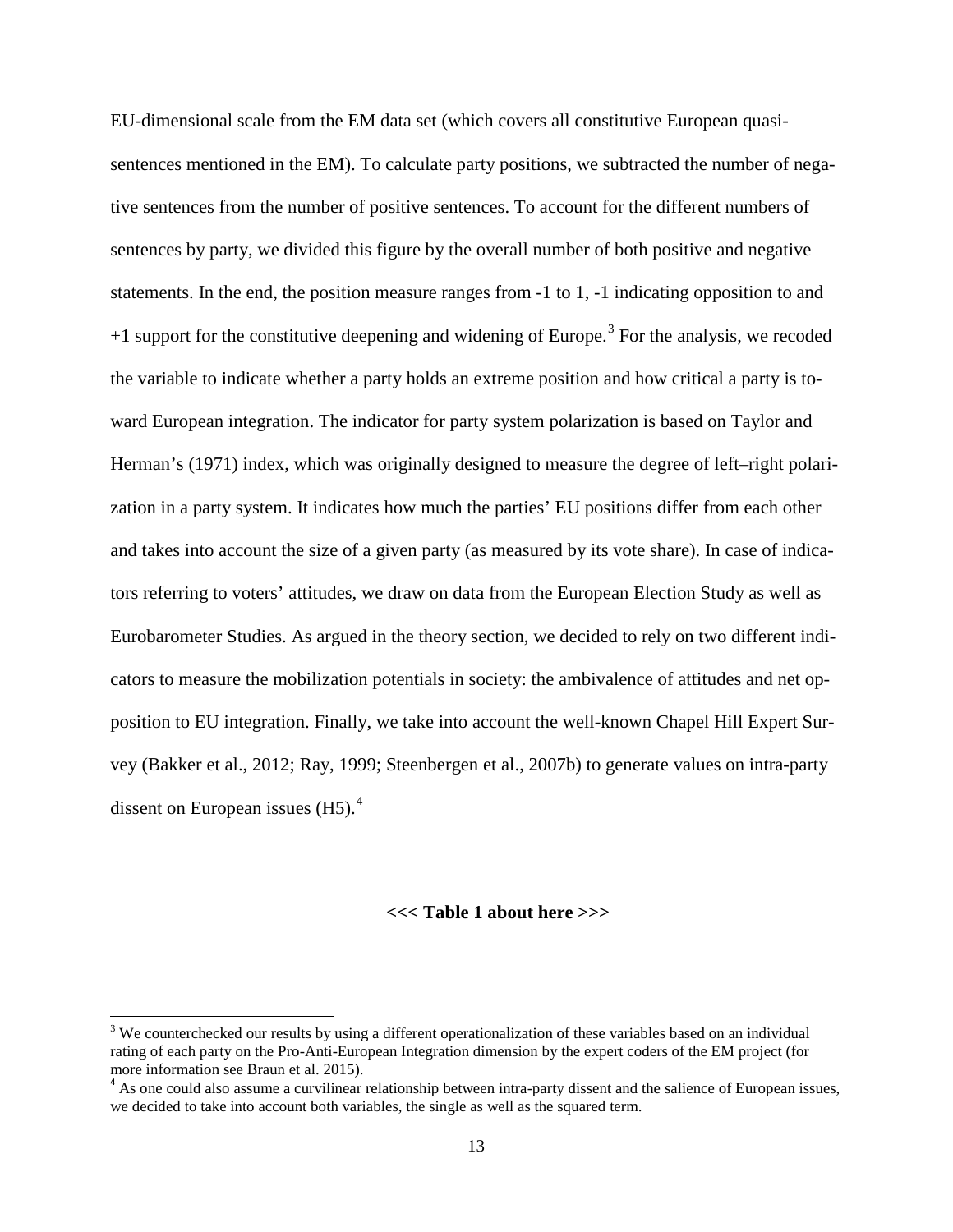Our unit of observation is one party per country and year represented by one manifesto issued ahead of an EP election. For instance, in the German case, our data set includes seven observations for the Social Democrats (SPD), one observation per election (1979-2009). Altogether, the number of observations per country pooled for all elections ranges from 16 (Greece) to 60 (Belgium). As a matter of fact, the number of Euromanifestos also varies over time in a single country; for example, the Austrian "Liste Hans-Peter Martin" or the Portuguese "Bloco de Esquerda" are only available for two elections. For methodological reasons, we included only parties that are represented at least twice in the data set. As for some earlier elections, not all party manifestos have been coded due to missing documents; we decided to exclude those country/election combinations from the analysis for which fewer than 50 percent of voters in an election are represented by the coded party manifestos. Moreover, since we are interested in the more long-term evolution and want to compare our results to the existing literature, we opted for the exclusion of the countries that joined the EU in the 2000s. This reduces our total cases to 528 European party manifestos in fifteen EU member states (Sweden, Denmark, Finland, Belgium, the Netherlands, Luxembourg, France, Italy, Spain, Greece, Portugal, Germany, Austria, the United Kingdom, and Ireland) and seven elections (1979, 1984, 1989, 1994, 1999, 2004, and 2009) in the analysis.

To identify the determinants of European issues in EP party manifestos, we use OLS regression analysis with a Prais-Winsten transformation technique. We decided to use this regression technique instead of a time-series cross-sectional analysis with a lagged dependent variable and panel-corrected standard errors (as proposed by Beck and Katz, 1995; applied by Spoon, 2012) because the inclusion of a lagged dependent variable "tends not only to absorb large parts of the trend in the dependent variable, but likely biases estimates" (Plümper et al., 2005). We cluster the standard errors by party because it seems unlikely that a party's manifestos are written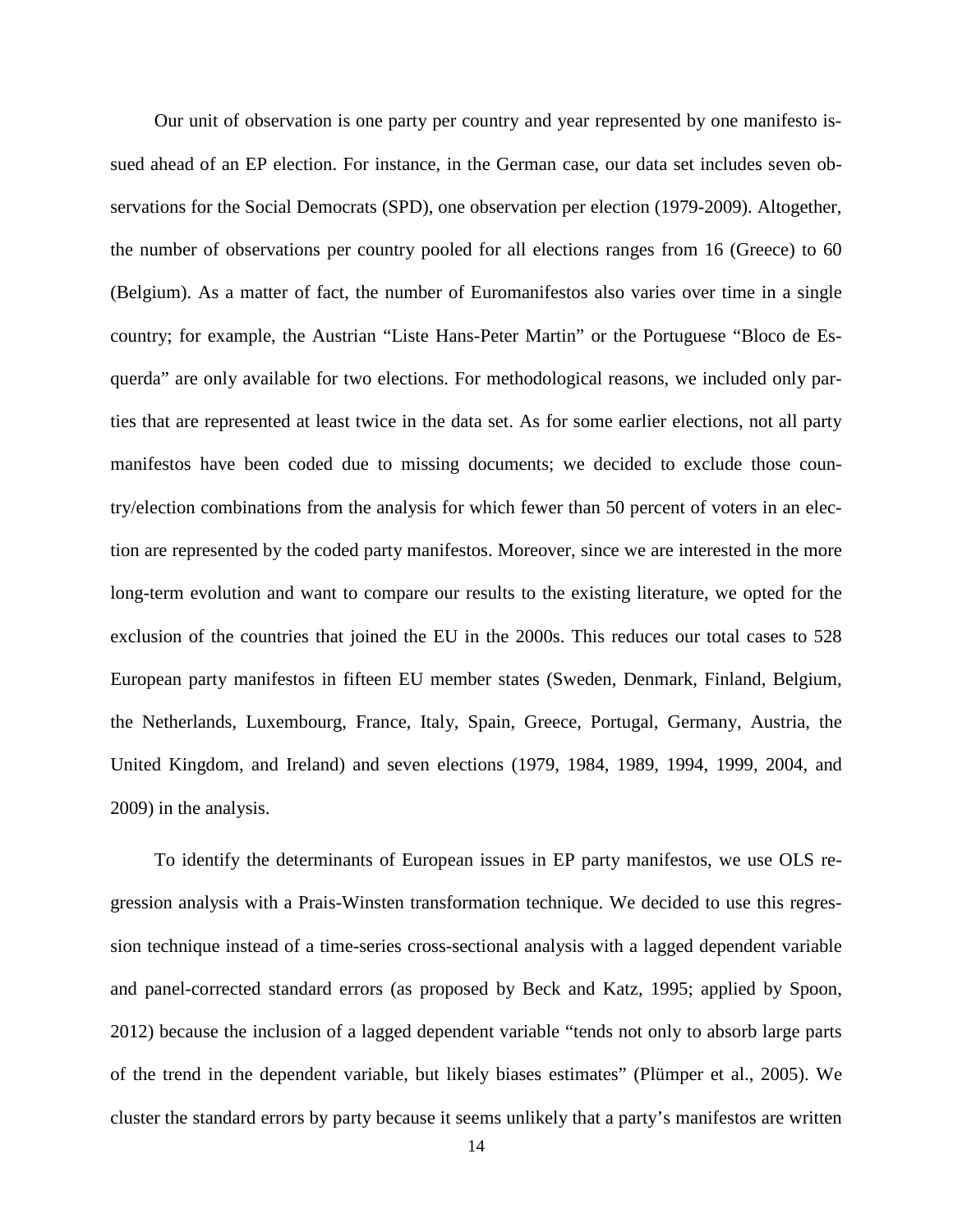independently from each other. Moreover, we include all independent variables as lagged variables  $(t-1)$ .

#### **Empirical results**

#### *Mapping European issues in Euromanifestos*

In addition to European issue categories, the EM data set also contains quasi-sentences that have been classified by the expert coders as purely national or not codable. As the descriptive results based on the pooled data in Table 2 show European issues (about 75 percent) are more important than national issues (about 25 percent), whereas the share of "uncodable" quasi-sentences is negligible. Given that our unit of observation is a *European* party manifesto, this result seems less surprising. However, it contrasts with previous research in this domain, which regards EP elections as (still) second-order elections being fought in the shadow of national political conflicts and issues (Reif and Schmitt, 1980; Schmitt, 2005). By contrast, our results are in line with recent survey-based research showing that voters do to take European issues into account when making their voting decision in EP elections (see, e.g., Hobolt, 2009; Schmitt et al., 2009; Hix and Marsh, 2011; de Vries et al., 2011; Clark and Rohrschneider, 2009).

### **<<< <Table 2 about here >>>**

Regarding trends over time, one would expect that political actors have directed more and more attention to European issues given increasing transfers of authority, the inclusion of new member states, and a general trend toward "constraining dissensus" in the last decades (Hooghe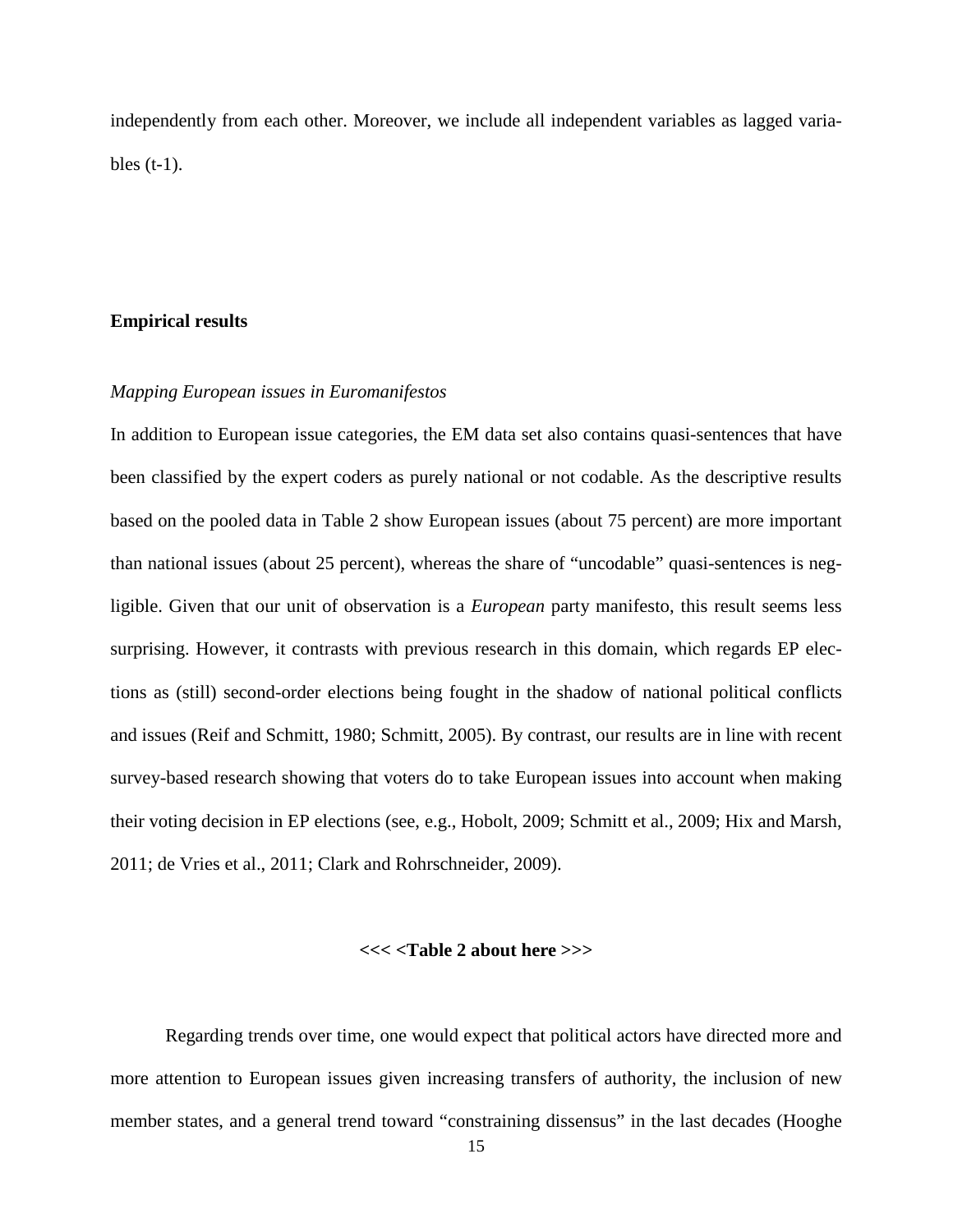and Marks, 2009). An increasing, although not linear, trend is also what research based on expert surveys (de Vries and Wardt, 2011: 174) and mass media content (Hutter and Grande, 2014: 1010) indicates. Based on the authoritative statements of parties in the context of EP elections, our findings do not support this expectation (see Table 2). As already shown by Spoon (2012), on average, European issues were as salient in Euromanifestos in 1979 as in 2009.

What do we gain from taking into account both constitutive and policy-related European issues? First, the descriptive results in Table 2 show that European issues are much more salient if we consider policy-related discussions. While in Spoon's (2012: 561) analysis, the average salience of European issues in EMs ranges between 19 and 25 percent, our findings show that European issues are much more relevant (around 75 percent). Second, there is some increase of policy issues mentioned in EMs, whereas the salience of constitutive issues has rather decreased over time. More precisely, we observe a higher share of policy issues in all campaigns from 1989 onward, as compared to the first two EP elections in 1979 and 1984. In a way, this is good news, in view of Mair's (2000) normative argument on what should be discussed in the context of EP elections.

#### *How to explain European issues in EP election manifestos?*

In the explanatory part of our empirical analysis, we will run two different models: the first with the share of constitutive European issues as a dependent variable (*constitutive model*), and the second with policy-related European issues (*policy model*). Each of these models will be built up stepwise. In the first step (*systemic level*), we introduce all systemic-level indicators to single out the effect of polarization in the party system (H1: party polarization) and in the electorate (H2: mobilization potentials). In the next step, we extend this basic model by introducing party-level indicators *(systemic and party level combined).* In the combined model, we control for the gov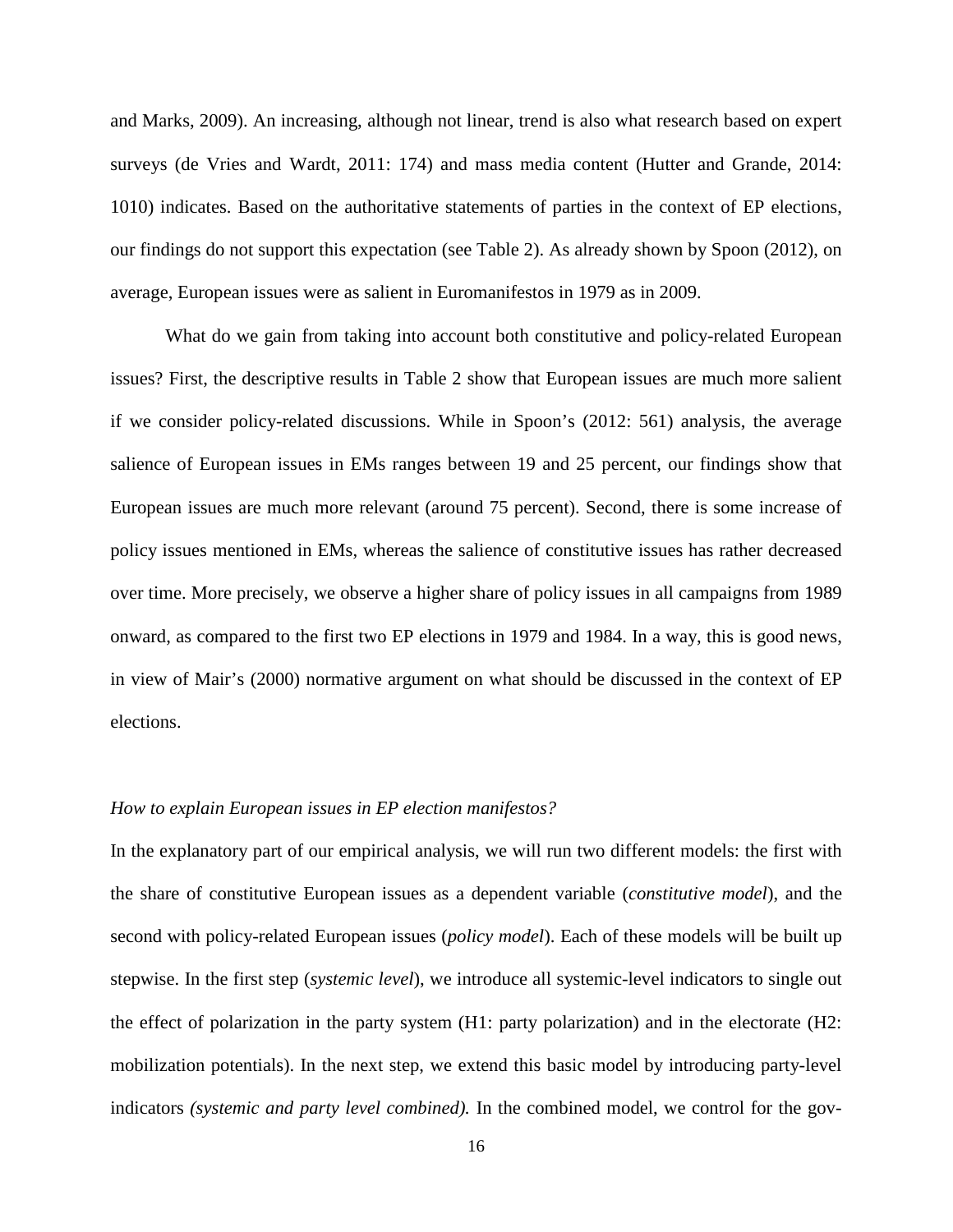ernment participation<sup>[5](#page-16-0)</sup> of each party, as this has an impact on parties' involvement in European politics and might thus affect our findings.

The results presented in Table 3 corroborate our hypothesis on party system polarization (H1) and mobilization potentials. In the two *constitutive models*, the findings show that the more polarized conflicts over Europe are in a country, the more salient constitutive European issues are. This is in line with the expected polarization–salience nexus put forward by the literature on the politicization of Europe. Likewise, the potential for mobilizing of public opinion on Europe (H2) shows the expected effect. The negative relationship in the case of ambivalence reveals that the smaller the share of non-ambivalent voters (i.e., the fact that citizens are not ambivalent but either positive or negative with regard to the EU), the more salient constitutive European issues are in EMs.<sup>[6](#page-16-1)</sup> In the case of constitutive issues as dependent variables, all remaining theoretical assumptions cannot be confirmed by empirical evidence. Neither the party's positioning toward Europe nor intra-party conflicts over Europe have a statistically significant effect on the salience of constitutive European issues. This contrasts to studies that rely on expert surveys (e.g., de Vries and Wardt, 2011; Steenbergen and Scott, 2004; Whitefield and Rohrschneider, 2015). It seems that party positions matter less in explaining EU issue emphasis in the context of EP elections in general and the manifestos issued for that puropose in particular.

## **<<< Table 3 about here >>>**

<span id="page-16-0"></span> $5$  This variable is measured whether a party was part of the national government at the time of the EP election (1) or not (0).

<span id="page-16-1"></span> $6$  We run all models without fixed effects for the different EP elections. Although, in our opinion fixed effects models are less appropriate for the present research question, we cross-checked our results in this regard and re-ran the models in addition with fixed effects for the time of election. The first election (1979) has been included in these models as reference category. In the case of running fixed effects models the results vary only with regard to H2 to the presented ones (table not presented). In the case of the variable for public ambivalence all previously statistically (although slightly) significant effects turned out to be insignificant.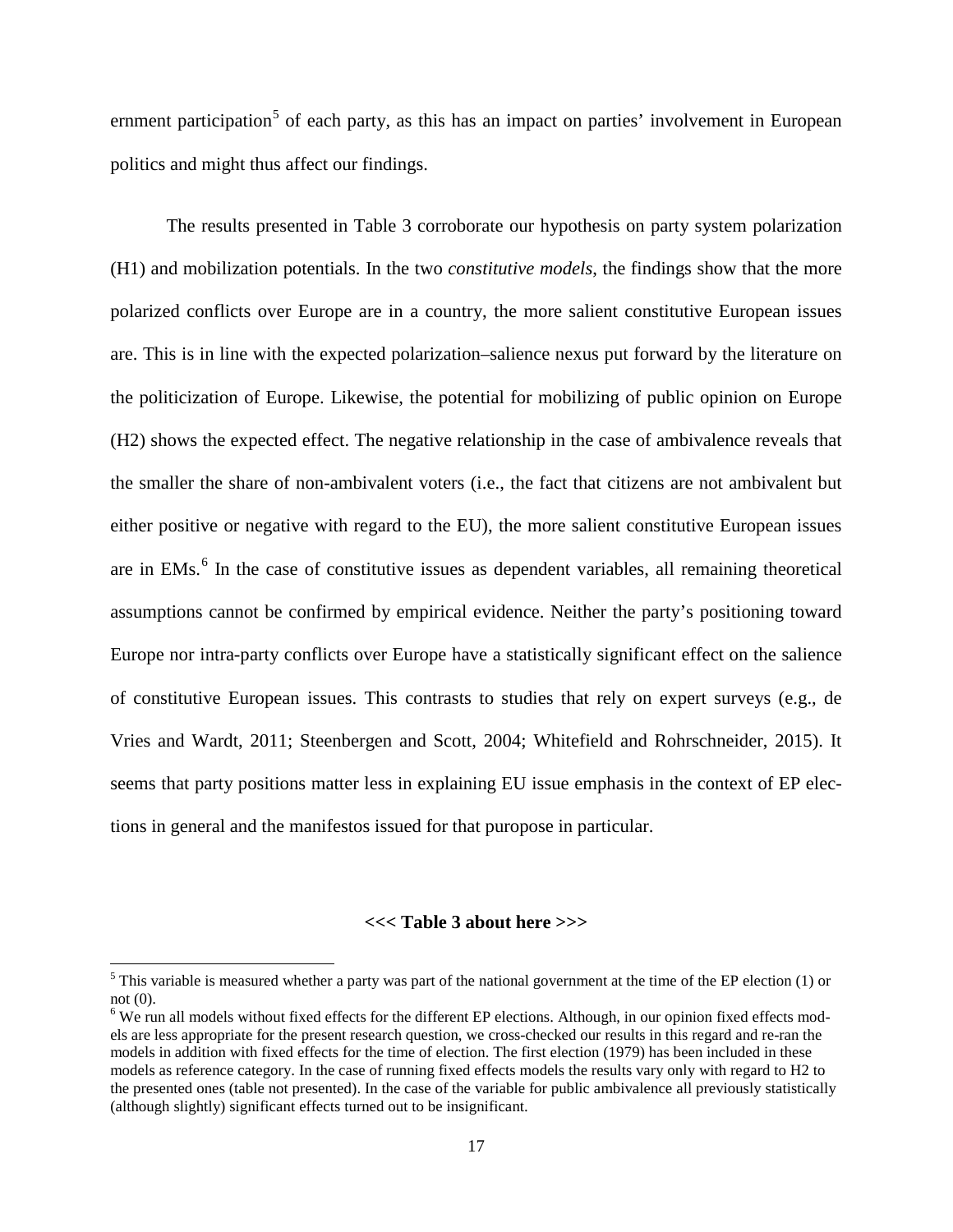We observe striking differences if we turn to the *policy models*. First of all, our results show that the more polarized party conflicts over Europe (H1) are, the less likely European policy issues are in EMs. The same can be observed for the mobilization potentials in society (H2). The stronger the potentials for mobilizing public opinion on Europe, the less salient policy issues get (but only in the systemic model; the significant effect disappears when we introduce partylevel indicators). Moreover, the results in Table 3 show that, at the party level, policy issues are less salient if a party is extreme in its EU position. Moreover, the more critical the EU position of a party is, the less likely it is to address policy-related European issues. To put it differently, poli-cy issues are more likely to be emphasized by non-extreme and Euro-friendly parties.<sup>[7](#page-17-0)</sup>

In general, our initial idea for the need to differentiate among EU issues types matches the empirical evidence. Overall, this confirms our general hypothesis H6. The existing literature mainly offers arguments for why parties might emphasize constitutive European issues, but these arguments do not fit well when trying to explain parties' different emphasis on policy-related European issues. To illustrate this, the different effects for party system polarization and party positions are shown in Figures 1 and 2. For party system polarization (H1), we found a positive relationship if the dependent variable is the share of constitutive issues, but a negative relationship in the case of policy issues (see Figure 1). This means that the more polarized party positions toward Europe are in a country, the more salient constitutive European issues get, but the less

<span id="page-17-0"></span><sup>-&</sup>lt;br>7  $T\tau$  strengthen our findings, we added a reliability check to our analyses and re-ran all models using a different operationalization for our polarization and position measures. Instead of using the Pro-Anti-EU-dimensional scale gathered from selected EU-specific variables, we counterchecked our results by employing a different measurement: the individual rating of expert coders of each party on a Pro-Anti-EU Integration-scale (see also footnote 3; for more information see Braun et al. 2015),).The results are hardly affected by this decision (Tables not shown). This is insofar interesting as the expert coder rating originates from a personal judgement (although from country experts) whereas the Pro-Anti-EU-Dimension is generated from the coded documents.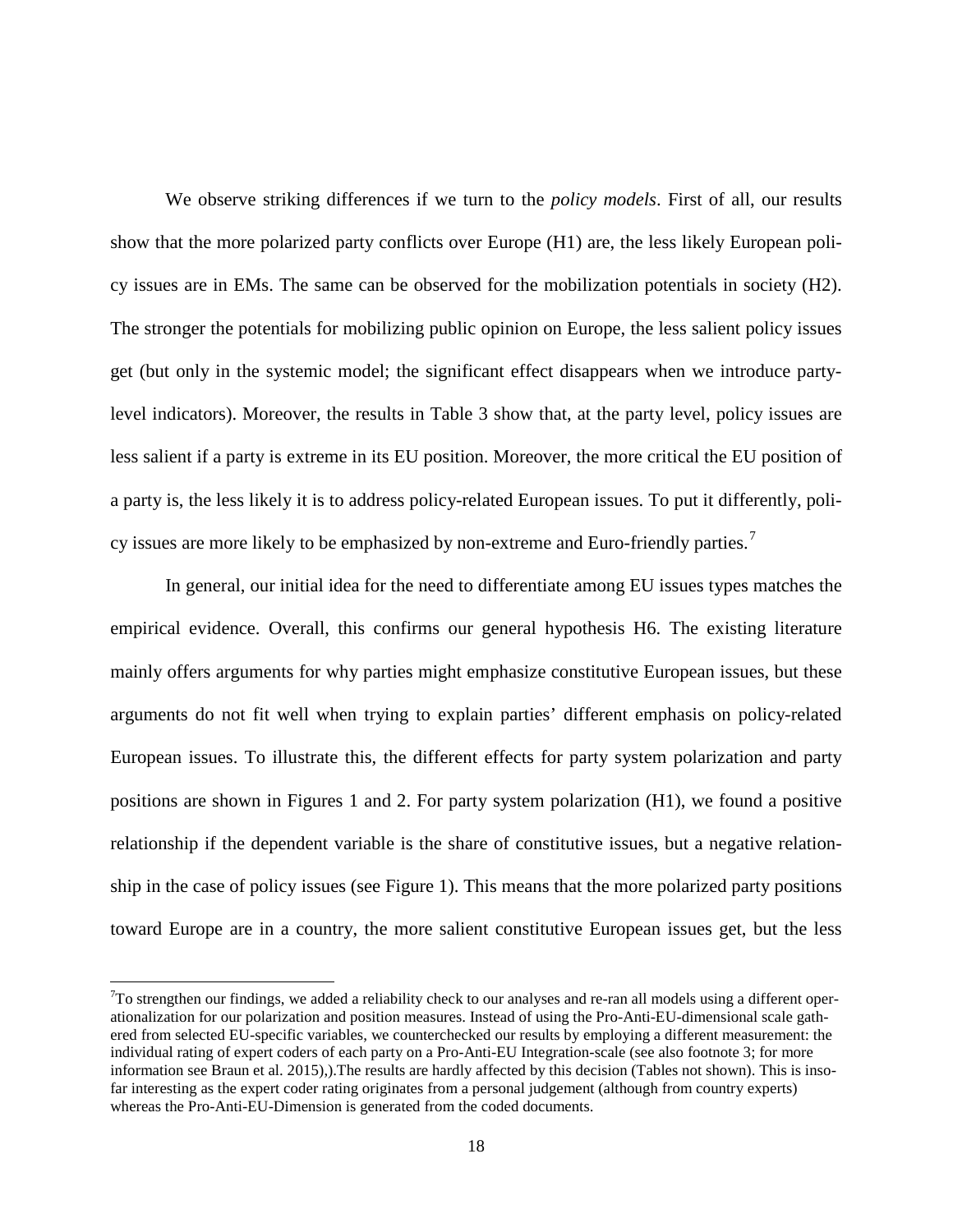salient policy issues get. To illustrate this finding, let us have a look at the salience of our EU issue types in two exemplary Euromanifestos of the EP election in 2009. The German Greens, for example, devoted only about 9 percent of their manifesto to constitutive issues but 80 percent to policy issues. At the same time, party polarization in the German 2009 campaign was at the very low value of 0.24. In Denmark, by contrast, the conflict over Europe was far more polarized; reaching a value of 0.71. This is also reflected in the types of issues being addressed by Danish parties. For example, the Danish People's Party (*Dansk Folkeparti*) devoted 46 percent of its manifesto to constitutive issues and only 38 percent to policy issues. The selected examples illustrate, in brief, what our models were able to identify in terms of substantive significance. Based on the pooled dataset, we can predict that if party system polarization increases from the minimum value of 0 to the observed maximum value of .72, the share of constitutive issues increases by 9.93 percentage points, while the salience of policy issues decreases by 17.20 percentage points. Finally, the marginal effect plots in Figure 2 illustrate the different effects with respect to hypotheses 3 (extreme position) and 4 (Euro-critical position). The graphs shows that there is no significant relationship between party positions toward European integration and the salience of constitutive issues. However, with regard to policy issues, the empirical evidence shows that, in particular, anti-European parties are less likely to refer to policy issues in their EMs, while the relationship is less clear-cut at the other pro-European extreme.

### **Discussion**

How much and why do political parties emphasize European issues in their appeals to the public? Although some scholarly attention has already been devoted to answering this question, our study adds to the literature by focusing on EP elections and by disentangling Europe as a political issue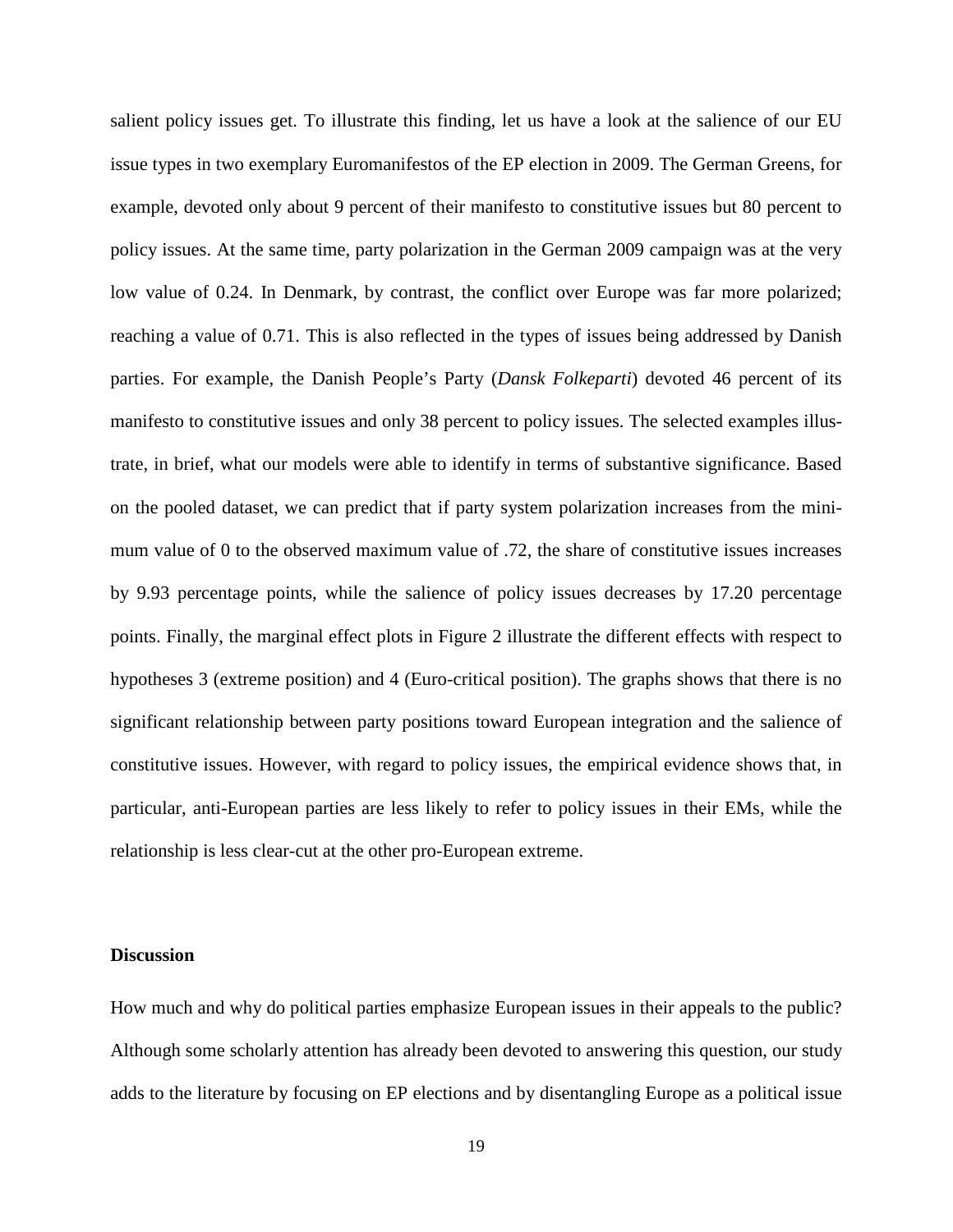into its constitutive and policy-related components. This allows us to reconsider previous findings on the salience of Europe and its driving forces. We can summarize our main results as follows. *First*, taking into account constitutive and policy-related European issues, we are able to show that European issues are much more salient in elections to the EP than is often presumed. *Second*, the two types of European issues are salient under different conditions. In contexts characterized by highly polarized party systems and a large pontential for mobilizing public opinion, parties are more likely to emphasize constitutive European issues, whereas the opposite holds for policy-related issues. *Third*, the positioning of a party toward Europe is crucial to determine EU issue salience. However, this is only true in the case of policy issues: the more extreme a party's EU position and the more EU-critical it is, the smaller the share of policy-related European issues in its Euromanifesto will be. By contrast, we do not find a significant relationship between parties' EU positions and the salience of constitutive European issues

Altogether, our study provides new insights into the understanding of the salience of European issues to party competition. First, and most importantly, we were able to point to the obvious importance of distinguishing between different types of European issues. It matters what kind of European issues we are talking about. This raises further questions about comparisons to other arenas. Is the salience of policy and constitutive issues comparable in European manifestos and public debates? Why does it seem that although European policies are very salient in EP manifestos, they do not make it into the campaigns as reported in the mass media? For example, the fourcountry study by Dolezal (2012) shows that constitutive issues dominated the debate in the mass media before the EP elections in 1994 and 2004. It will be interesting to examine what role party stragies and the media logic play in explaining these differences. Second, we found that previous findings on the relation of parties' EU positions and EU emphasis do not hold in the context of EP elections in general and the manifestos issues for these elections more specifically. It seems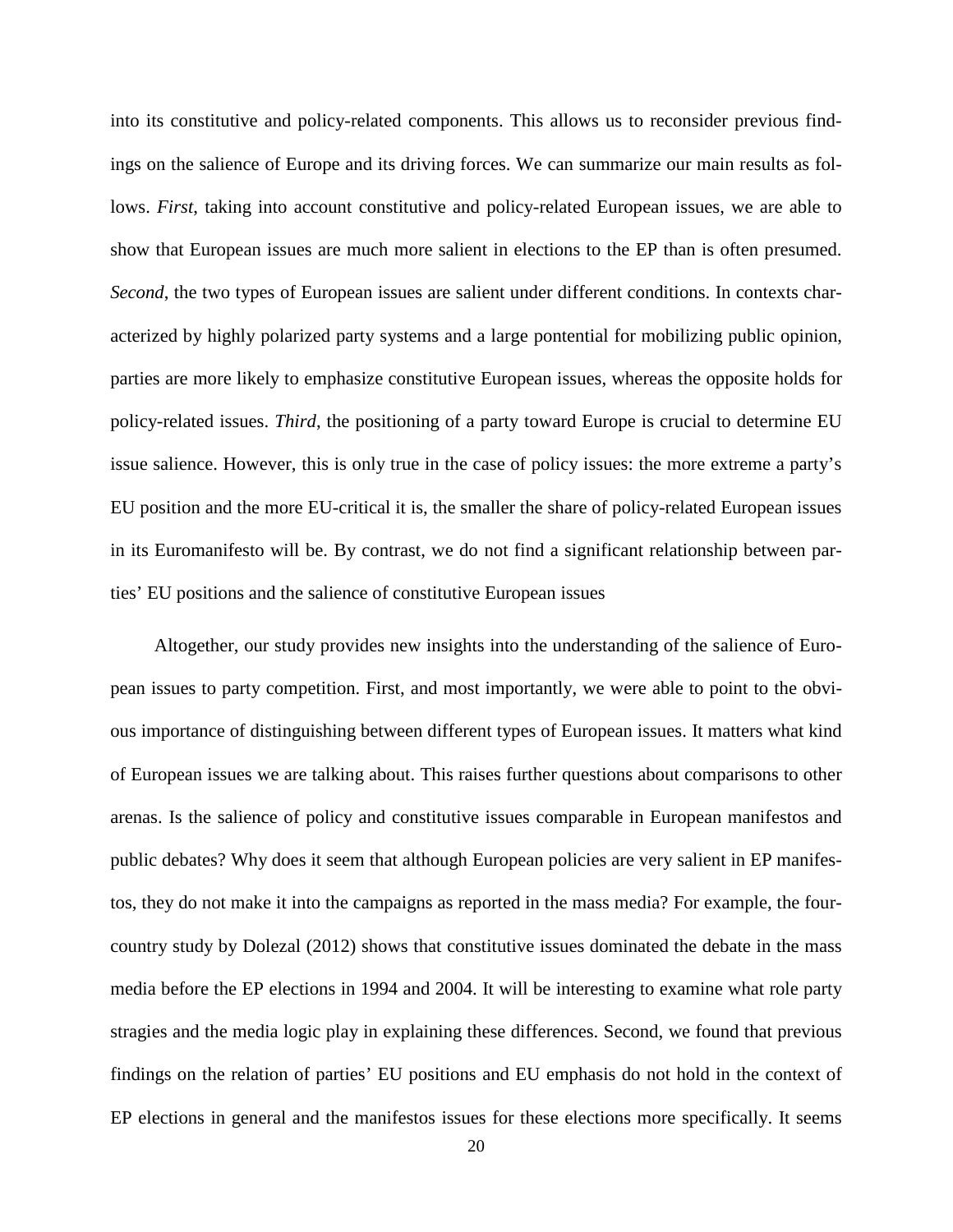most noteworthy that polarization increases the salience of Europe in the party sytem at large, but there is no additional effect of having a very Eurosceptic positions. This might indicate that, in EP elections, the Eurosceptics can trigger increased polarization and act as an agenda-setter that forces all other parties to engage in debating the constitutive dimension of European integration. This would support a recent study that found some contagion effect of Euroscepticism (Meijers, 2015). However, this needs further research. In addition, we should investigate developments over time: for example, can we observe a normalization of European party competition as policy issues become more salient *relative* to constitutive issues? Finally, our closer look at the polarization–salience nexus offers interesting insights for the literature on the politicization of Europe. As shown, the more parties disagree on Europe's constitutive features, the more they emphasize these kinds of questions. However, when it comes to debating European policies, it seems that this is far more likely in contexts with less fundamental integration conflicts. In such contexts, we might, therefore, not necessarily observe less politicization but different manifestations of politicization. At the same time, future research should consider other explanatory factors than the ones emphasized in this paper. For example, it will interesting to see whether the "issue entrepreneur" model developed by Hobolt and de Vries (2015) works well for explaining the salience of constitutive but not the one of policy-related issues.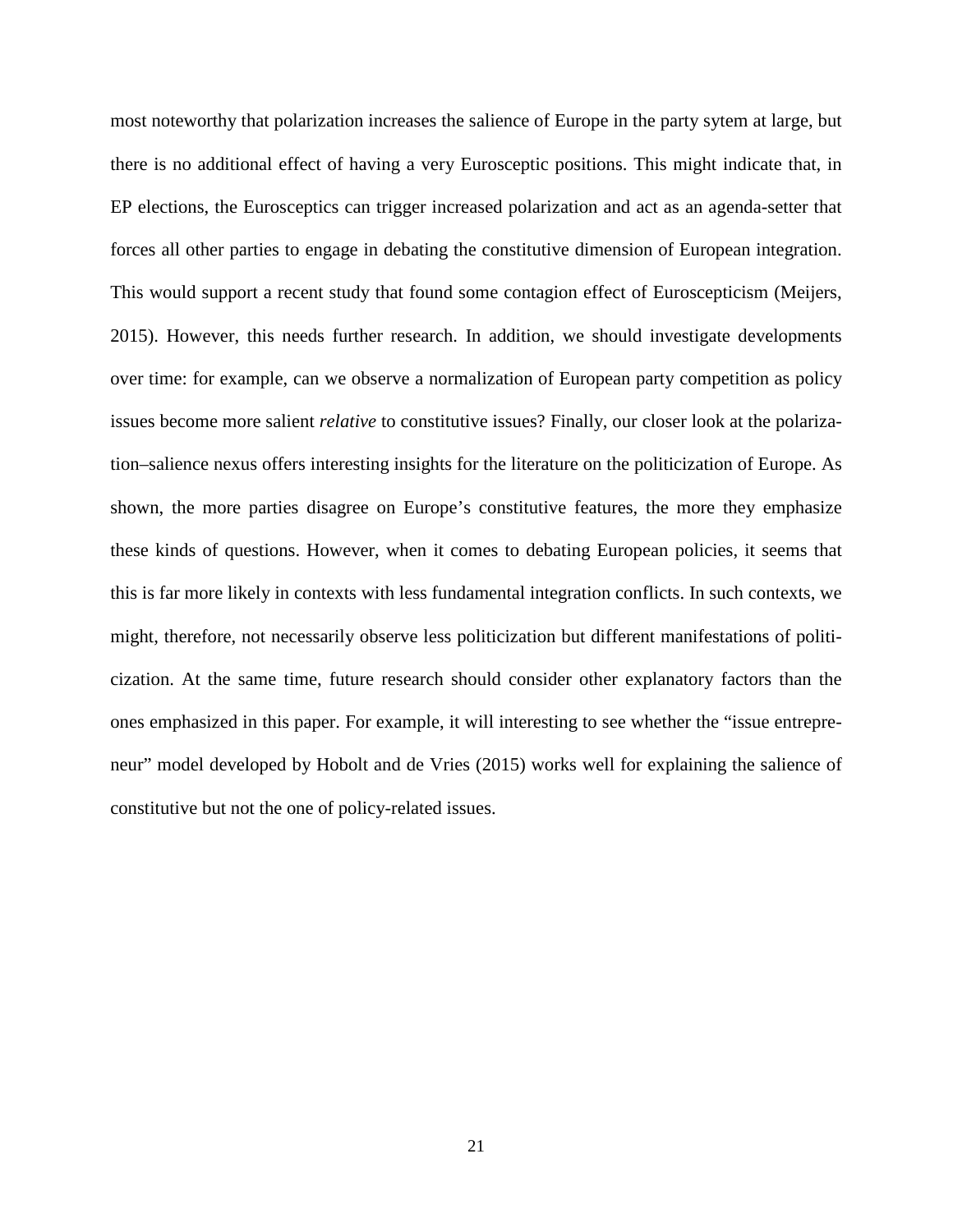# **References**

- Adam S and Maier M (2011) National parties as politicizers of EU integration? Party campaign communication in the run-up to the 2009 European Parliament election. *European Union Politics* 12: 431-453.
- Bakker R, de Vries CE, Edwards E, Hooghe L, Jolly S, Marks G, Polk J, Rovny J, Steenbergen M and Vachudova M (2012) Measuring party positions in Europe: The Chapel Hill expert survey trend file, 1999-2010. *Party Politics* 21: 1-15.
- Bakker R, de Vries CE, Edwards E, Hooghe L, Jolly S, Marks G, Polk J, Rovny J, Steenbergen M and Vachudova M (2015) Measuring party positions in Europe: The Chapel Hill expert survey trend file, 1999–2010. *Party Politics* 21: 143-152.
- Bartolini S (2005) *Restructuring Europe: Centre formation, system building, and political structuring between the nation state and the European Union.* Oxford: Oxford University Press.
- Beck N and Katz JN (1995) What to do (ant not to do) with Time-Series Cross-Section Data *American Political Science Review* 89: 634-647.
- Börzel TA and Risse T (2009) Revisiting the Nature of the Beast Politicization, European Identity, and Postfunctionalism. A Comment on Hooghe and Marks. *British Journal of Politic Science* 39: 217- 220.
- Braun D, Schmitt H, Wüst AM, Popa SA, Mikhaylov S and Dwinger F (2015) European Parliament Election Study 1979-2009, Manifesto Study Köln: GESIS Datenarchiv.
- Clark N and Rohrschneider R (2009) Second-Order Elections versus First-Order Thinking: How Voters Perceive the Representation Process in a Multi-Layered System of Governance. *Journal of European Integration* 31: 645-664.
- de Vries CE (2007) Sleeping Giant: Fact or Fairytale? How European Integration Affects National Elections. *European Union Politics* 8: 363-385.
- de Vries CE and Edwards E (2009) Taking Europe to its Extremes. Extremist Parties and Public Euroscepticism. *Party Politics* 15: 5-28.
- de Vries CE and Hobolt SB (2012) When Dimensions Collide: The Electoral Success of Issue Entrepreneurs *European Union Politics* 13: 246-268.
- de Vries CE and Marks G (2012) The struggle over dimensionality: A note on theory and empirics. *European Union Politics* 13: 185-193.
- de Vries CE, van der Brug W, van Egmond MH and van der Eijk C (2011) Individual and contextual variation in EU issue voting: The role of political information. *Electoral Studies* 30: 16-28.
- de Vries CE and Wardt MVd (2011) EU issue salience and domestic party competition. In: Oppermann K and Viehrig H (eds) *Issue Salience in International Politics.* London: Routledge, pp. 173-187
- de Wilde P (2011) No Polity for Old Politics? A Framework for Analyzing the Politicization of European Integration. *Journal of European Integration* 33: 559-575.
- de Wilde P, Leupold A and Schmidtke H (forthcoming) The many manifestations of politicised European governance: Introduction. *West European Politics*.
- de Wilde P and Zürn M (2012) Can the Politicization of European Integration be Reversed? *Journal of Common Market Studies* 50: 137-153.
- Dolezal M (2012) Restructuring the European political space: the supply side of European electoral politics. In: Kriesi H, Grande E, Dolezal M, et al. (eds) *Political conflict in the age of globalization.* Cambridge: Cambridge University Press, pp. 127-150.
- Eichenberg RC and Dalton RJ (2007) Post-Maastricht Blues: The Transformation of Citizen Support for European Integration, 1973-2002. *Acta Politica* 42: 128-152.
- Franklin M, van der Eijk C and Marsh M (1996) Conclusion: The Electoral Connection and the Democratic Deficit. In: Franklin MN and van der Eijk C (eds) *Choosing Europe? The European Electorate and National Politics in the Face of Union.* Ann Arbor: University of Michigan Press, pp. 366-390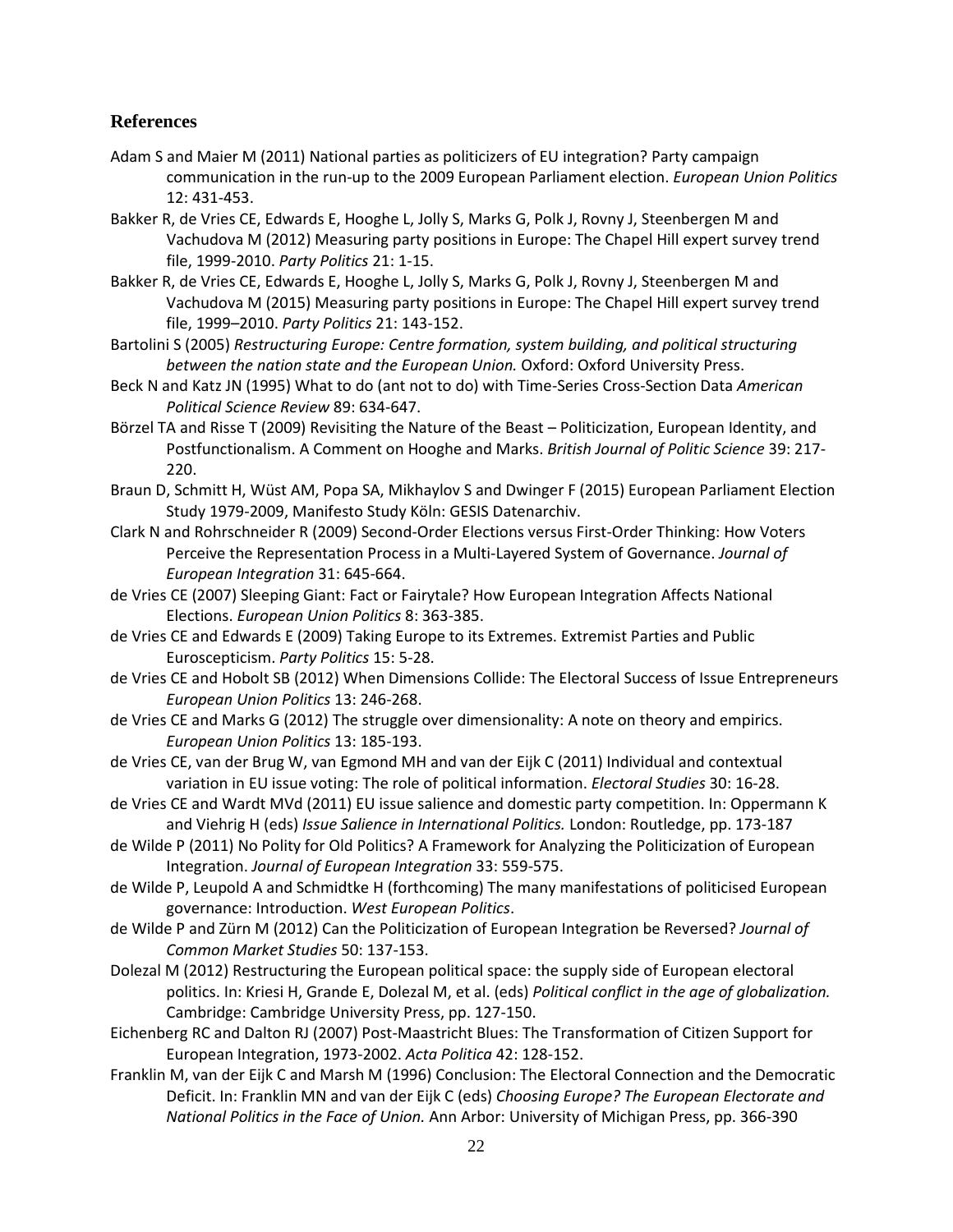Guinaudeau I and Persico S (2013) EU politicization through the lens of salience: How the EU enters the French, British and German electoral agenda (1986–2009). *French Politics* 11: 143-168.

- Helbling M and Tresch A (2011) Measuring party positions and issue salience from media coverage: Discussing and cross-validating new indicators. *Electoral Studies* 30: 174-183.
- Hix S and Marsh M (2011) Second-Order Effects Plus Pan-European Political Swings: an Analysis of European Parliament Elections Across Time *Electoral Studies* 30: 4-15.
- Hix S, Noury AG and Roland G (2007) *Democratic Politics in the European Parliament.* Cambridge: Cambridge University Press.
- Hobolt S (2009) *Europe in Question: Referendums on European Integration.* Oxford: Oxford University Press.
- Hobolt SB and de Vries CE (2015) Issue Entrepreneurship and Multiparty Competition. *Comparative Political Studies* online first: April 2015: 1-27.
- Hoeglinger D (2015) *Politicizing European Integration. Struggling with the Awakening Giant. Basingstoke:* Palgrave Macmillan.
- Hoeglinger D (forthcoming) The politicization of Europe in domestic election campaigns: Only an 'alsorun' issue? *West European Politics*.
- Hooghe L and Marks G (2009) A Postfunctionalist Theory of European integration: From Permissive Consensus to Constraining Dissensus. *British Journal of Politic Science* 39: 1-23.
- Hooghe L, Marks G and Wilson CJ (2002) Does Left/Right Structure Party Positions on European Integration? *Comparative Political Studies* 35: 965-989.
- Hutter S, Braun D and Kerscher A (forthcoming) Constitutive issues as driving forces of politicisation? . In: Hutter S, Grande E and Kriesi H (eds) *Politicising Europe: Integration and Mass Politics.* Cambridge Cambridge University Press, pp.
- Hutter S and Grande E (2014) Politicizing Europe in the national electoral arena: A comparative analysis of five West European countries, 1970-2010. *Journal of Common Market Studies* 52: 1002-1018.
- Hutter S, Grande E and Kriesi H (forthcoming ) *Politicising Europe: Integration and Mass Politics.*  Cambridge Cambridge University Press.
- Kriesi H (2007) The Role of European Integration in National Election Campaigns. *European Union Politics* 8: 83-108.
- Kriesi H, Grande E, Lachat R, Dolezal M, Bornschier S and Frey T (2006) Globalization and the transformation of the national political space: Six European countries compared. *European Journal of Political Research* 45: 921-956.
- Kriesi H, Grande E, Lachat R, Dolezal M, Bornschier S and Frey T (2008) *West European Politics in the Age of Globalization.* Cambridge: Cambridge University Press.
- Mair P (2000) The Limited Impact of Europe on National Party Systems. *West European Politics* 23: 27-51.
- Mair P (2013) *Ruling the Void: The Hollowing of Western Democracy.* Verso Books.
- Marks G (2004) Conclusion: European Integration and Political Conflict. In: Marks G and Steenbergen M (eds) *European Integration and Political Conflict.* Cambridge: Cambridge University Press, pp. 235-259.
- Meijers M (2015) Contagious Euroscepticism: The impact of Eurosceptic support on mainstream party positions on European integration. *Party Politics* Online First DOI 10.1177/1354068815601787.
- Netjes CE and Binnema HA (2007) The salience of the European integration issue: Three data sources compared *Electoral Studies* 26: 39-49.
- Pennings P (2006) An Empirical Analysis of the Europeanization of National Party Manifestos, 1960-2003. *European Union Politics* 7: 257-270.
- Plümper T, Troeger VE and Manow P (2005) Panel Data Analysis in Caomparative Politics: Linking Method to Theory *European Journal of Political Research* 44: 327-354.
- Rauh C (2015) Communicating supranational governance? The salience of EU affairs in the German Bundestag, 1991-2013. *European Union Politics* 16: 116-138.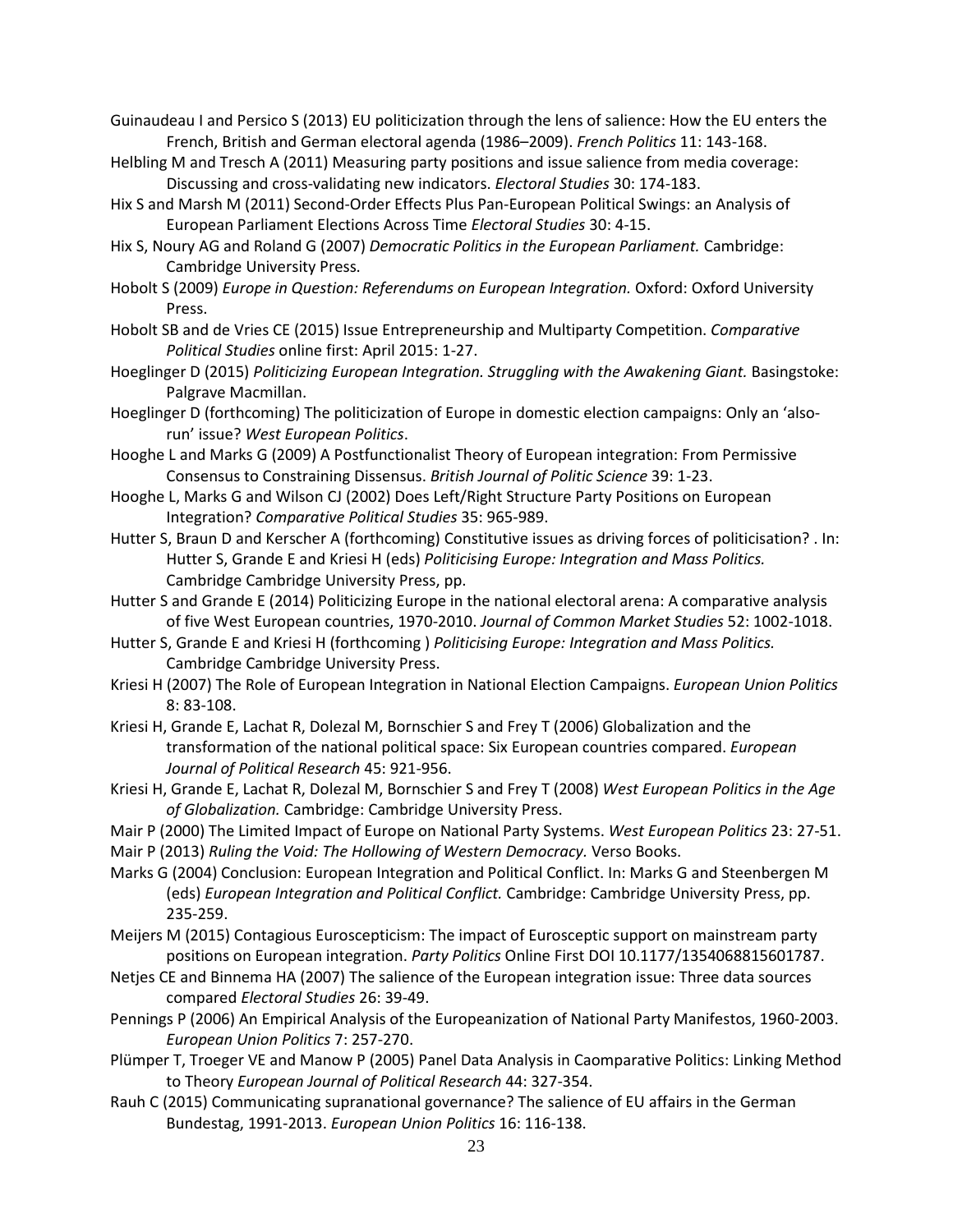- Ray L (1999) Measuring Party Orientations Towards European Integration: Results from an Expert Survey. *European Journal of Political Research* 36: 283-306.
- Reif K and Schmitt H (1980) Nine Second-Order National Elections A Conceptual Framework for the Analysis of European Election Results. *European Journal of Political Research* 8: 3-44.
- Risse T (2010) *A community of Europeans? Transnational identities and public spheres.* Ithaca, NY [u.a.]: Cornell Univ. Press.
- Schmitt H (2005) The European Parliament Elections of June 2004: Still Second-Order? *West European Politics* 28: 650-679.
- Schmitt H (2007) The Nature of European Issues: Conceptual Clarifications and Some Empirical Evidence. In: De Vreese CH and Schmitt H (eds) *A European Public Sphere: How much of it do we have and how much do we need?* : CONNEX Report Series No. 2, pp. 11-22.
- Schmitt H, Sanz A and Braun D (2009) Motive individuellen Wahlverhaltens in Nebenwahlen: Eine theoretische Rekonstruktion und empirische Überprüfung. In: Gabriel OW, Weßels B and Falter JW (eds) *Wahlen und Wähler: Analysen aus Anlass der Bundestagswahl 2005.* Wiesbaden VS Verlag pp. 585-605.
- Spoon J-J (2012) How salient is Europe? An analysis of European election manifestos, 1979–2004. *European Union Politics* 13: 558-579.
- Steenbergen MR, Edwards EE and De Vries CE (2007a) Who's Cueing Whom? Mass-Elite Linkages and the Future of European Integration. *European Union Politics* 8: 13-35.
- Steenbergen MR, Hooghe L and Marks G (2007b) Evaluating Expert Judgments *European Journal of Political Research* 46: 347-366.
- Steenbergen MR and Scott DJ (2004) Contesting Europe? The salience of European integration as a party issue. In: Marks G and Steenbergen MR (eds) *European Integration and Political Conflict.* Cambridge: Cambridge University Press, pp. 165-192.
- Taylor M and Hermann VM (1971) Party Systems and Government Stability. *American Political Science Review* 65: 28-37.
- Whitefield S and Rohrschneider R (2015) The Salience of European Integration to Party Competition: Western and Eastern Europe Compared. *East European Politics and Societies and Cultures* 29: 12- 39.
- Williams C and Spoon J-J (2015) Differentiated party response: The effect of Eurskeptic public opinion on party positions. *European Union Politics* 16: 1-19.
- Wüst AM and Volkens A (2003) Euromanifesto Coding Instructions. *Mannheimer Zentrum für Europäische Sozialforschung* 63.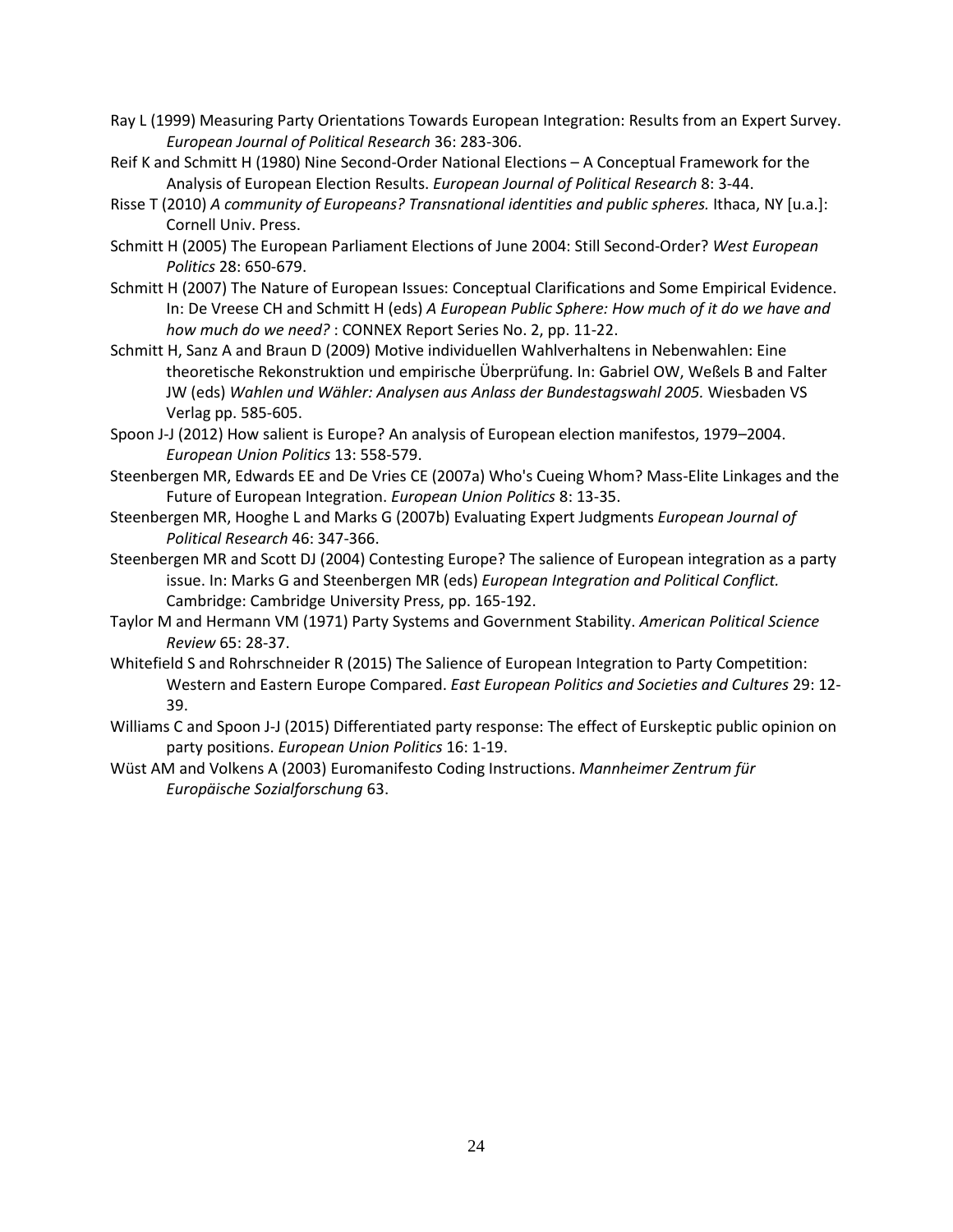# **Figures and Tables**

| <b>Hypothesis</b>                                                                                                    | <b>Indicator</b><br>Operationalization                                                     |                                                                                                                                                                                                                                                                                                                                                                                                                                                                                                                                                                                                                        | Data source                                                                                                                                                                 |  |
|----------------------------------------------------------------------------------------------------------------------|--------------------------------------------------------------------------------------------|------------------------------------------------------------------------------------------------------------------------------------------------------------------------------------------------------------------------------------------------------------------------------------------------------------------------------------------------------------------------------------------------------------------------------------------------------------------------------------------------------------------------------------------------------------------------------------------------------------------------|-----------------------------------------------------------------------------------------------------------------------------------------------------------------------------|--|
| <b>Country level</b>                                                                                                 |                                                                                            |                                                                                                                                                                                                                                                                                                                                                                                                                                                                                                                                                                                                                        |                                                                                                                                                                             |  |
| H1: The more po-<br>larized positions<br>towards Europe in a<br>country, the more<br>salient European<br>issues get. | Party polari-<br>zation to-<br>wards Eu-<br>rope (per<br>country and<br>election<br>year)  | Pro-Anti-European dimension from coded<br>categories in a party's manifesto; It is com-<br>puted as follow:<br>$POLARIZATION = \sum_{k=1}^{K} \omega_k (x_k - \overline{x})^2$<br>Where $\omega_k$ is the vote share of party k, $x_k$ is<br>the position of party k towards Europe, and<br>$\bar{x}$ is the weighted average position of all<br>parties, where weights are again provided<br>by the vote shares. Since actor positions are<br>measured on scales ranging from -1 to +1,<br>the distance to the average (and our measure<br>of polarization) can range between 0 and 1<br>(min: 0; max: .72; SD: .19). | Euromanifesto data<br>1979-2004; 2009                                                                                                                                       |  |
| H2: The stronger<br>the mobilization<br>potential related to<br>European integra-<br>tion is, the more               | Voters' am-<br>bivalence on<br>EU member-<br>ship (per<br>country and<br>election<br>year) | Public opinion whether a country's mem-<br>bership in the EU is good, bad, or neither.<br>We take the percentage of the category nei-<br>ther as a measure for the voters' ambiva-<br>lence towards the EU (min: 6.44; max:<br>38.93; SD: 6.93).                                                                                                                                                                                                                                                                                                                                                                       | <b>European Election</b><br><b>Study (EES 1989-</b><br>2004, 2009); in cas-<br>es where EES data<br>was not available we<br>used Eurobarometer<br>(EB) data (1979,<br>1984) |  |
| parties will empha-<br>size European inte-<br>gration in their EP<br>election manifestos.                            | Voters' net<br>opposition<br>towards Eu-<br>rope (per<br>country and<br>election<br>year)  | Public opinion whether a country's mem-<br>bership in the EU is good, bad, or neither.<br>We take the net opposition, i.e. the share of<br>Eurosceptic $(=bad)$ voters minus the share<br>of Eurofriendly ( <i>good</i> ) voters (min: -84.35;<br>max: 9.39: SD: 25.14).                                                                                                                                                                                                                                                                                                                                               | <b>European Election</b><br><b>Study (EES 1989-</b><br>2004, 2009); in cas-<br>es where EES data<br>was not available we<br>used Eurobarometer<br>(EB) data (1979,<br>1984) |  |

Table 1: Hypotheses and operationalization of independent variables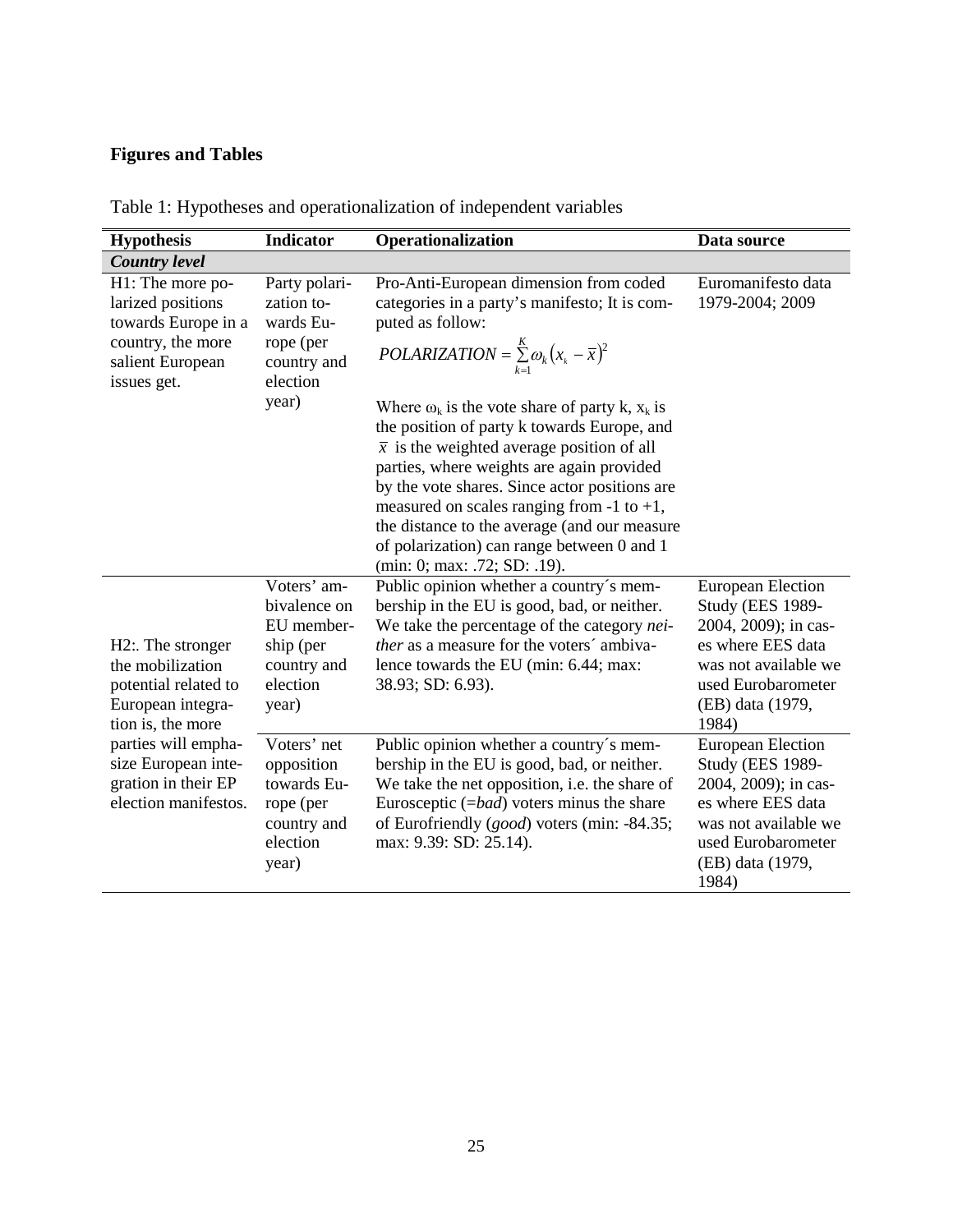| <b>Party level</b>                                                                                                                     |                                                      |                                                                                                                                                                                                                                                                                                                                                                                                                                                                                                                  |                                                                                                                                                                                                     |
|----------------------------------------------------------------------------------------------------------------------------------------|------------------------------------------------------|------------------------------------------------------------------------------------------------------------------------------------------------------------------------------------------------------------------------------------------------------------------------------------------------------------------------------------------------------------------------------------------------------------------------------------------------------------------------------------------------------------------|-----------------------------------------------------------------------------------------------------------------------------------------------------------------------------------------------------|
| H3: The more ex-<br>treme a party's<br>position towards<br>Europe, the more<br>salient European<br>issues for the party.               | Party ex-<br>tremeness                               | Pro-Anti-European dimension from coded<br>categories in a party's manifesto; we sub-<br>tracted the number of negative sentences<br>from the number of positive statements. To<br>account for the different number of sentenc-<br>es by party, we divided this figure by the<br>overall number of both positive and nega-<br>tive statements. All positions are coded as<br>extreme $(=1)$ if the party position is one<br>standard deviation above or below the aver-<br>age position (min: 0; max: 1; SD: .38) | Euromanifesto data<br>1979-2004, 2009                                                                                                                                                               |
| H4: The more EU-<br>critical a party, the<br>more salient Euro-<br>pean issues for the<br>party.                                       | A party's<br>general posi-<br>tion towards<br>the EU | Pro-Anti-European dimension from coded<br>categories in a party's manifesto; we recod-<br>ed the EU position so that positive values<br>indicate opposition to and negative values<br>indicate support for European integration<br>$(min: -1; max: 1; SD: .63)$                                                                                                                                                                                                                                                  | Euromanifesto data<br>1979-2004, 2009                                                                                                                                                               |
| H <sub>5</sub> : The more a<br>party is internally<br>divided on EU is-<br>sues, the less salient<br>European issues for<br>the party. | Intra-party<br>dissent                               | Degree of dissent within a party on Europe-<br>an integration (min: 0; max: 15.4; SD: 1.61)<br>and squared term (min: 0; max: 237.16; SD:<br>$16.2$ ).<br>We use the data closest to the EP election<br>(in case of missing data, we use values from<br>the preceding or the following dataset de-<br>pending on availability).                                                                                                                                                                                  | Chapel Hill expert<br>surveys (1984-<br>2010). We combined<br>the five-point coding<br>of the variable from<br>1984, 1988, 1992<br>with the eleven-<br>point scaling from<br>1999, 2002 and<br>2010 |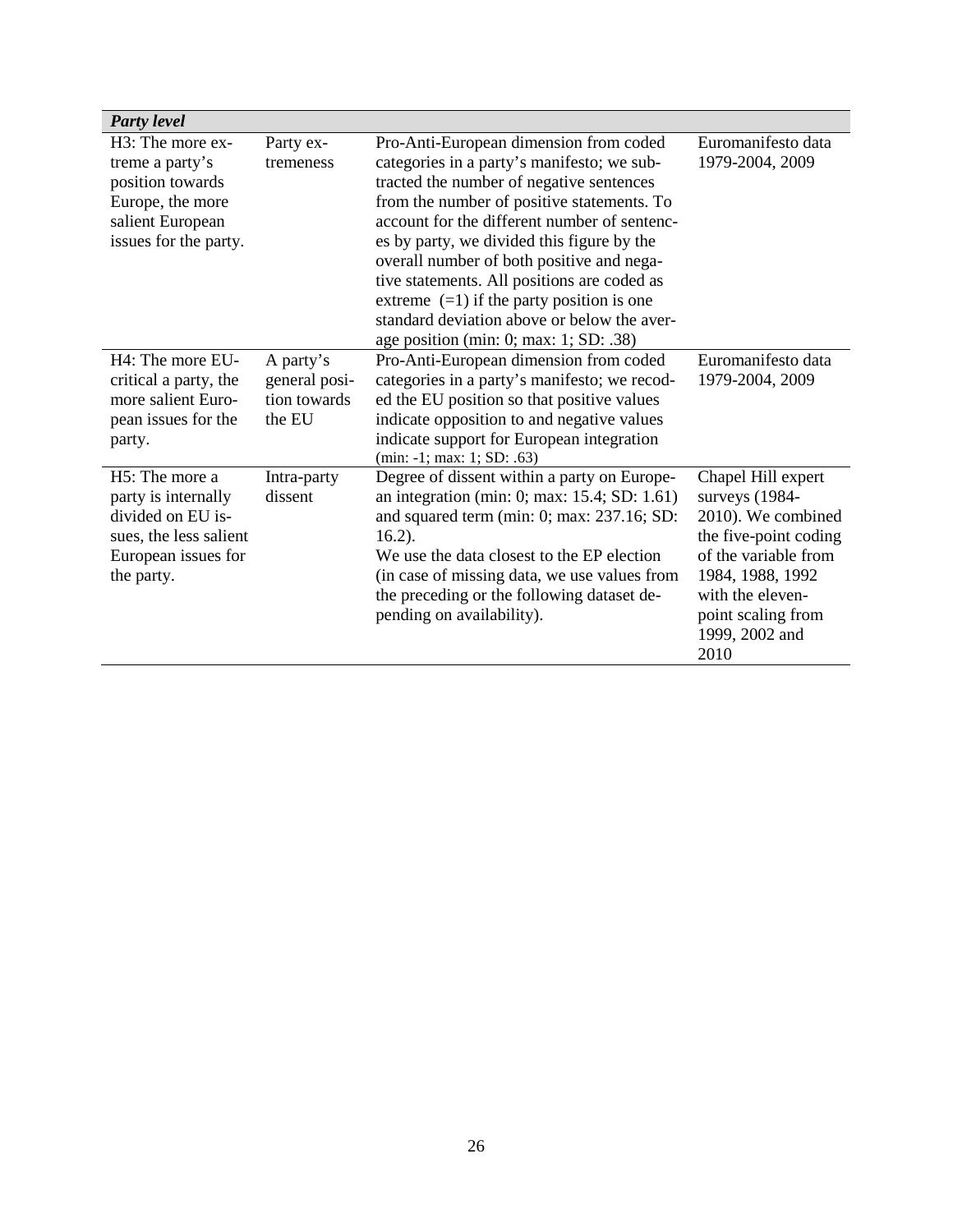|                 | <b>European issues</b>    |                  |                               |                  |
|-----------------|---------------------------|------------------|-------------------------------|------------------|
| <b>Election</b> | <b>National</b><br>issues | Policy<br>issues | <b>Constitutive</b><br>issues | <b>Uncodable</b> |
| 1979            | 25.15                     | 48.84            | 25.63                         | 0.37             |
| 1984            | 30.27                     | 46.18            | 22.99                         | 0.57             |
| 1989            | 25.97                     | 55.29            | 18.39                         | 0.35             |
| 1994            | 24.55                     | 54.65            | 20.31                         | 0.49             |
| 1999            | 22.51                     | 54.51            | 22.48                         | 0.51             |
| 2004            | 23.38                     | 56.28            | 20.02                         | 0.32             |
| 2009            | 26.20                     | 57.22            | 15.87                         | 0.71             |
|                 | 24.79                     | 54.56            | 20.16                         | 0.49             |

Table 2: Salience of European and national issues in Euromanifestos (share in per cent)

*Note:* The table shows the average share of European and national issues in the pooled dataset. *Source*: Euromanifesto data 1979-2009. See Braun et al. (2015).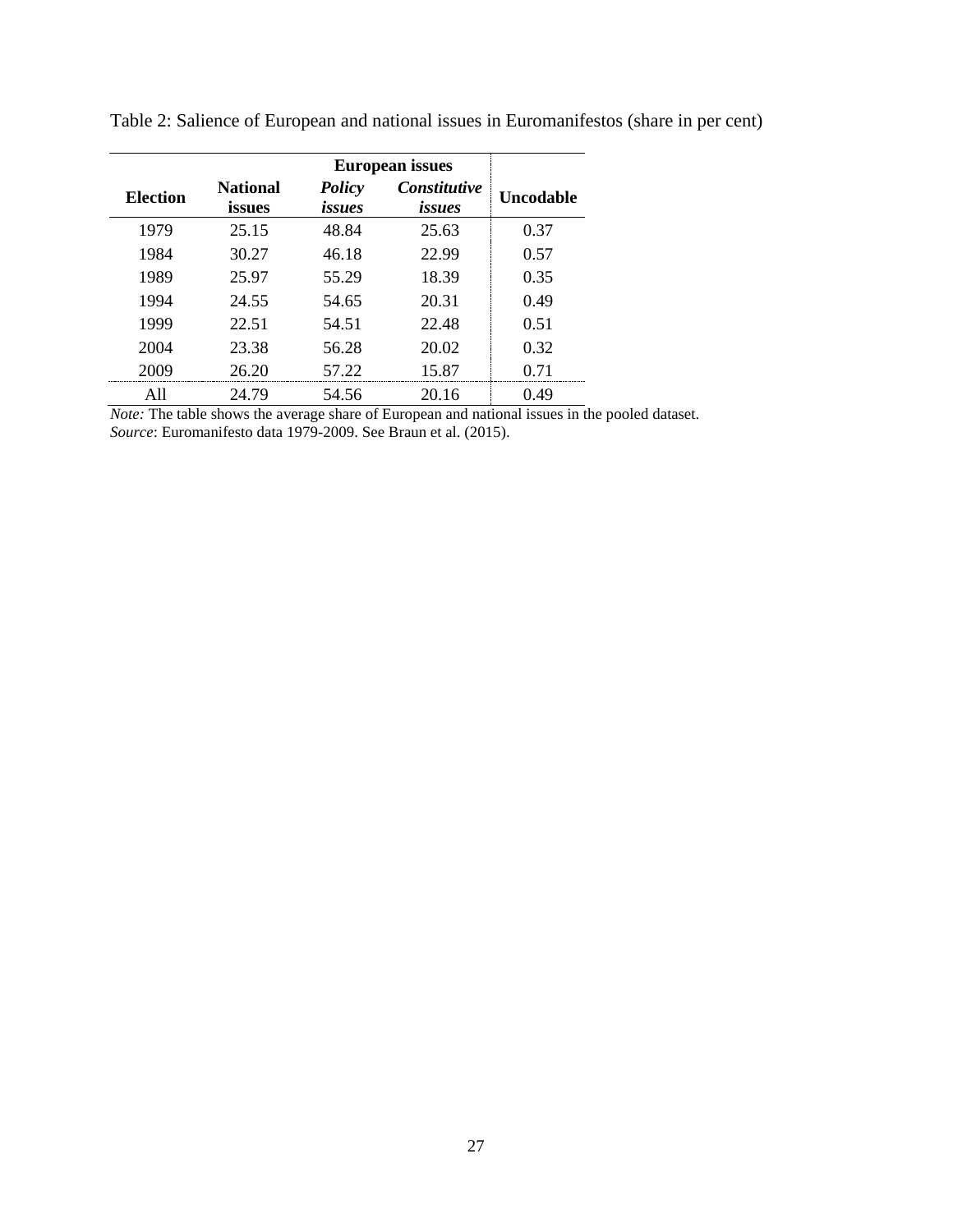|  |  | Table 3: The impact of systemic and party level factors on the salience of European integration |  |  |
|--|--|-------------------------------------------------------------------------------------------------|--|--|
|--|--|-------------------------------------------------------------------------------------------------|--|--|

|                                       | <b>Systemic level</b> |                        | <b>Systemic and party level</b> |                        |
|---------------------------------------|-----------------------|------------------------|---------------------------------|------------------------|
|                                       | Constitutive model    | <b>Policy</b><br>model | Constitutive<br>model           | <b>Policy</b><br>model |
| <b>Systemic level</b>                 |                       |                        |                                 |                        |
|                                       | 10.49**               | $-23.39***$            | 9.93**                          | $-17.20***$            |
| H1: Party system polarization         | (4.037)               | (4.965)                | (3.846)                         | (5.267)                |
| H <sub>2</sub> a: Public ambivalence  | $-0.18**$             | $0.22*$                | $-0.19**$                       | 0.15                   |
|                                       | (0.090)               | (0.123)                | (0.092)                         | (0.126)                |
|                                       | 0.01                  | $-0.05$                | 0.01                            | $-0.05$                |
| H <sub>2</sub> b: Public opposition   | (0.021)               | (0.037)                | (0.024)                         | (0.037)                |
| <b>Party level</b>                    |                       |                        |                                 |                        |
| H3: Party extremeness                 |                       |                        | 1.20                            | $-8.02***$             |
|                                       |                       |                        | (1.614)                         | (2.017)                |
| H4: EU-critical parties               |                       |                        | $-1.43$                         | $-3.82*$               |
|                                       |                       |                        | (1.379)                         | (2.231)                |
| H5a: Intra-party dissent              |                       |                        | $-0.15$                         | $-2.62$                |
|                                       |                       |                        | (1.526)                         | (2.091)                |
| H5b: Intra-party dissent <sup>2</sup> |                       |                        | 0.04                            | 0.33                   |
|                                       |                       |                        | (0.166)                         | (0.239)                |
| Control: Government party             |                       |                        | $-1.02$                         | $3.48***$              |
|                                       |                       |                        | (0.927)                         | (1.318)                |
| Constant                              | $20.24***$            | 57.02***               | $21.30***$                      | 58.17***               |
|                                       | (2.926)               | (3.912)                | (4.177)                         | (5.509)                |
| Adjusted $R^2$                        | 0.17                  | 0.24                   | 0.19                            | 0.22                   |
| Observations                          | 396                   | 396                    | 357                             | 357                    |

*Notes*: Table entries are regression coefficients (b-values) from a Prais-Winsten regression correcting for panel-specific autocorrelation in error terms over one period (AR 1). Panel-corrected standard errors in parentheses. Dependent variables are the salience of constitutive and policy European issues as well as the full (compound) salience of European issues in 14 Western European countries (as data for Luxembourg is missing in the Chapel Hill data, we omitted the country from our analysis) for seven EP elections (1979 – 2009). Independent variables have been centered for the analysis.  $* p < 0.10$ ,  $* p < 0.05$ ,  $** p < 0.01$ .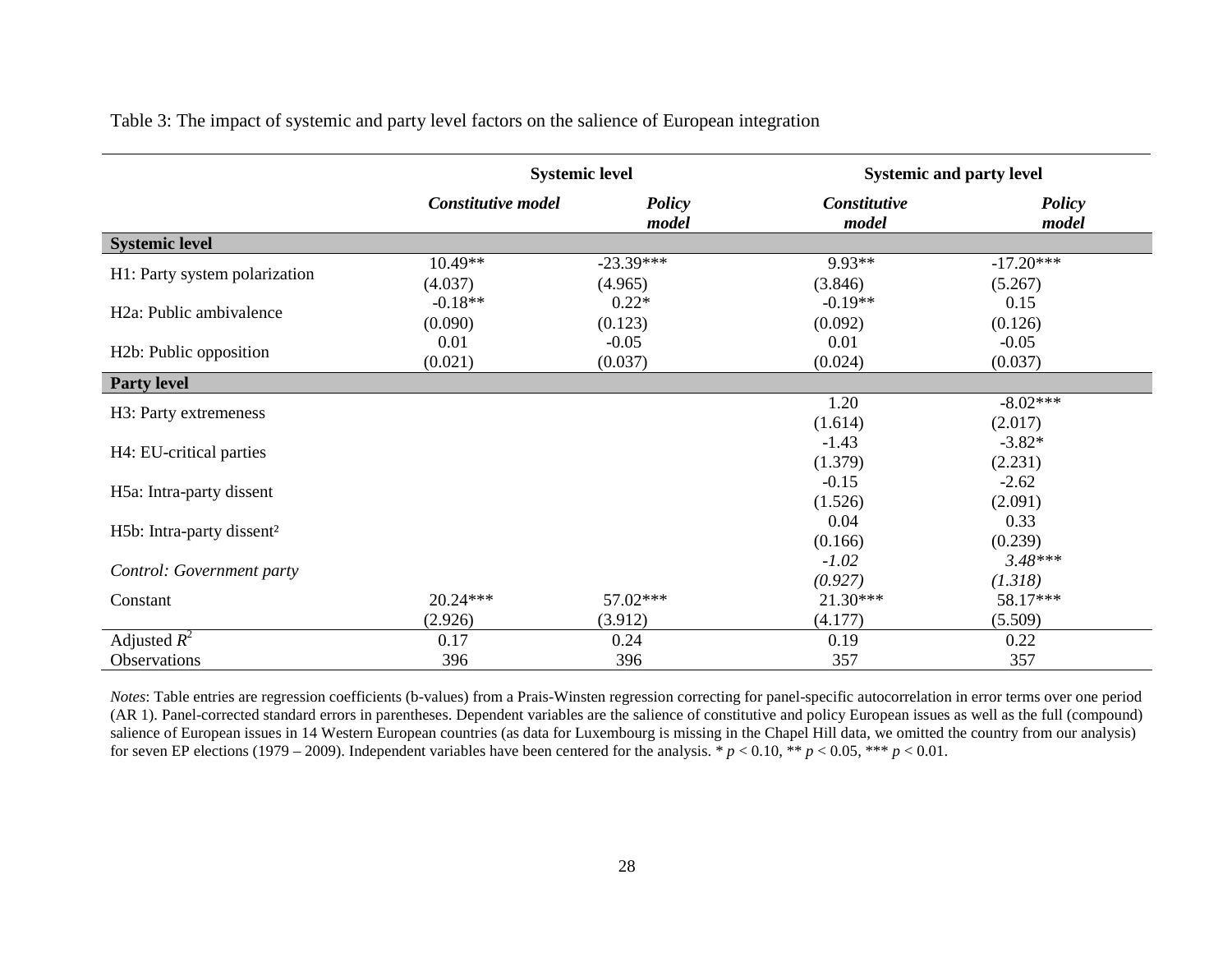

Figure 1: Link between European (constitutive and policy) issues and party polarization

Note: Estimations are based on the models at the systemic level (constitutive and policy model). Adjusted predictions with 95 percent confidence intervals. Y-axis represents the share of constitutive or policy issues in a EM per country and election (constitutive issues ranging from 0 to 75 percent; policy issues from 0 to 91 percent). X-axis represents the party system polarization per country and election (ranging from 0 to  $.72$ ).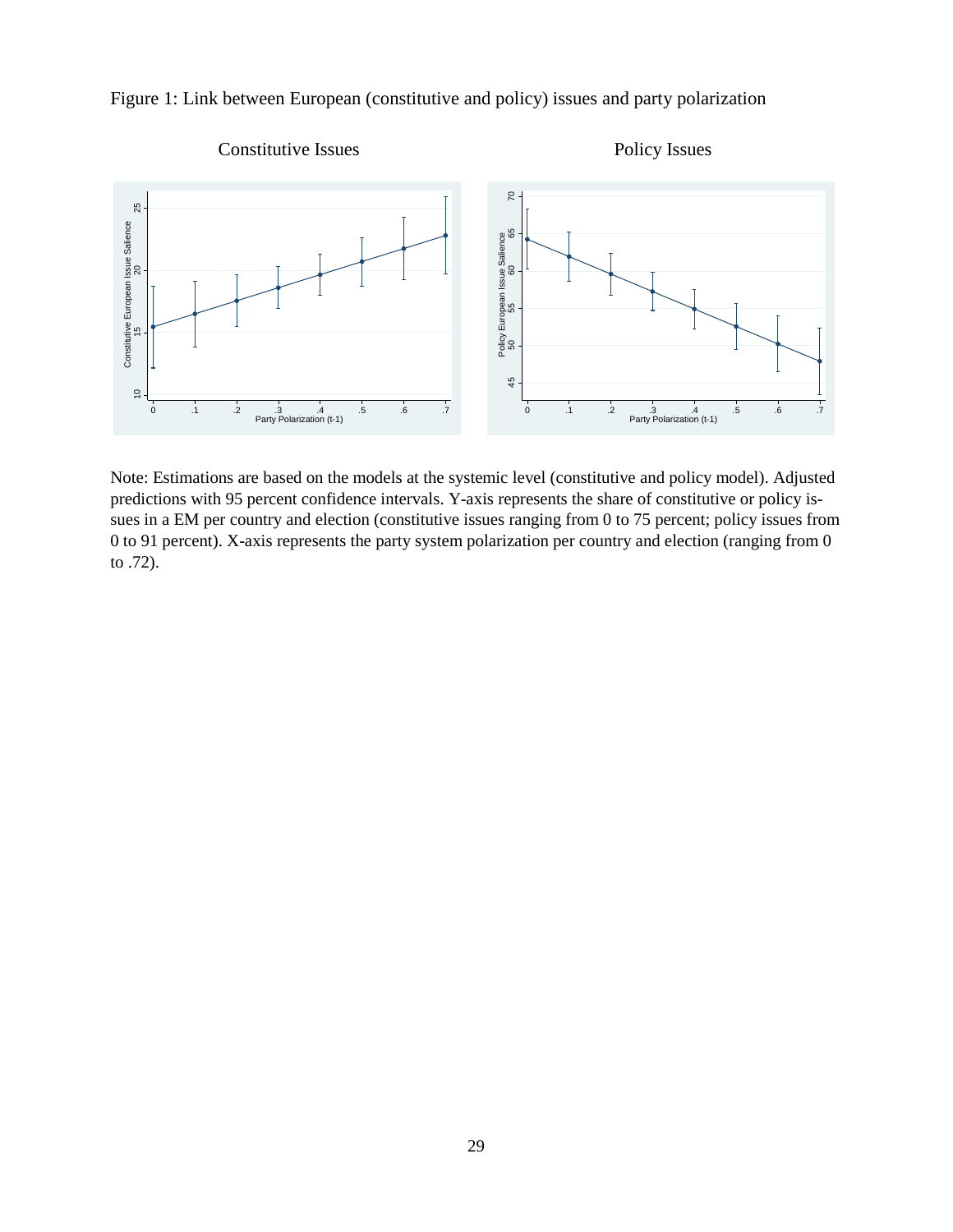



Note: Estimations are based on the models at the party level (constitutive and policy model). Adjusted predictions with 95 percent confidence intervals. Y-axis represents the share of constitutive or policy issues in a EM per country and election (constitutive issues ranging from 0 to 75 percent; policy issues from 0 to 91 percent). X-axis represents the party position towards Europe, ranging from -1 (=Pro-EU) to 1